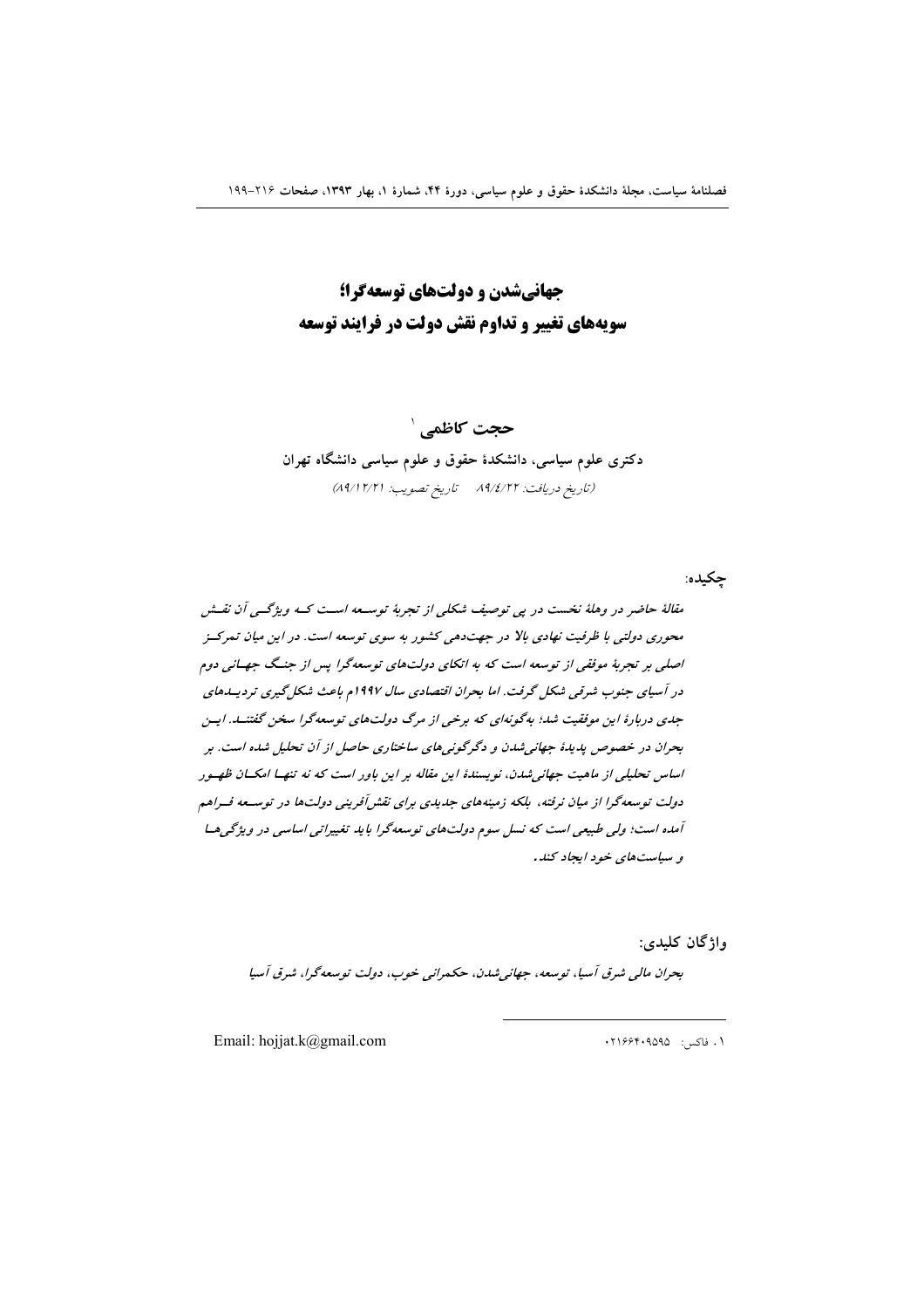١. مقدمه

بحث نسبت دولت و توسعه از اصلی ترین مباحث رایج در ادبیات سیاست و حکمرانی و نیز اقتصاد توسعه بوده است. به همین ترتیب در تجربهٔ تاریخی حرکت کشورها به سوی توسعه ما با الگوهای متفاوتی از نقشآفرینی دولت در روند توسعه روبرو هستیم. در یک سو ما شاهد الگویی از توسعه مبتنی بر عاملیت نسبتاً خودمختار طبقات و نیروهای اجتماعی در عین حمایت و پشتیبانی دولت هستیم که انگلستان نمونهٔ تاریخی برجستهٔ آن است ٔ. در مقابل تجربهای وجود دارد که حاکی از اولویت و محوریت تقریباً قاطع دولت در آغاز و هدایت فرایند توسعه است؛ تجربهای که در آن نهاد عالی حکمرانی توانسته با اتخاذ مجموعهای از سیاستهای خرد و کلان، مجموعهٔ تحت حاکمیت خود را در مدتی نسبتاً کوتاه از توسعهنیافتگی به توسعه برساند. در ادبیات توسعه این دولتها با عنوان «دولتهای توسعهگرا» خوانده می شوند. چالمرز جانسون، پیتر ایوانز و تعدادی دیگر از نظریهپردازان این حوزه، دولت توسعهگرا را دارای «چشمانداز»،«رهبری» و «ظرفیت» بالا برای ایفای نقش مثبت در انتقال یک جامعه از حالت عقبماندگی به حالتی توسعه یافته تعریف می کنند( Fritz and rocha .(menocal.2007.p.533

به لحاظ تاریخی، تجربهٔ دولتهای توسعهگرا از سال ۱۸۷۰م با ۲ رویداد تاریخساز، یعنی پیروزی پروس بر ناپلئون سوم و تحقق وحدت آلمان از سوی خاندان هوهن زولرن و با مدیریت بیسمارک و سرانجام پایان عصر شوگانها و آغاز عصر میجی در ژاپن، شروع می شود (برای آگاهی از دیدگاهی مشابه ر.ک.Kumar bagchi.2000, Fritz and rocha menocal.2007.p.536). دو کشور آلمان عصر بیسمارک و ژاپن عصر میجی به عنوان شاخصهای این الگوی توسعه در آن مقطع تاریخی، با اجرای فرایندی که بارینگتن مور در مقابل الگوی انگلیسی-فرانسوی،آن را «الگوی توسعه از بالا» نامیده است (مور، ۱۳۷۲، ص۹-۸)، با کنارزدن موانع توسعه و جهت گیریهای انزواطلب، زیرساختها و زمینههای توسعهٔ ملی را فراهم آوردهاند Jintaro.1958.pp24-30,513) چانک، ١٣٨٨، ص٥٥-٥٠ و٧٣-٧٠. دولت در اين جامعه با محوريت نخبگان توسعهگرا و بهشدت ملیگرا، وظیفهٔ انباشت سریع سرمایه و سرمایهگذاری هدفمند آن را در راستای ایجاد زیرساختهای توسعهای و بازارهای جدید برعهده گرفت. وجه مهم سیاست توسعهای دولت، شکل(دادن به الگویی از نظام حمایتی از بازار و صنایع نوپای داخلی در مقابل کالای باکیفیتتر اقتصادهای تثبیتشدهٔ بین|لمللی بود که به صنایع این کشورها کمک

۱. در خصوص ابعاد تاریخی این موضوع جدال فراوانی وجود دارد. افرادی چون فردریک لیست و مایکل پولانیی بر نقش دولت در این تجربه تأکید دارند، ولی گروه دیگر معتقدند باوجود نقش اَفرینی دولت، ما شاهد نوعی توسعه مستقل از دولت هستیم ( هلد. ۱۳۸۶، امیر احمدی، ۱۳۸۱، ص۳۹–۳۷و ۶۶–۵۶ و نیز ر.ک. نورث، ۱۳۷۹).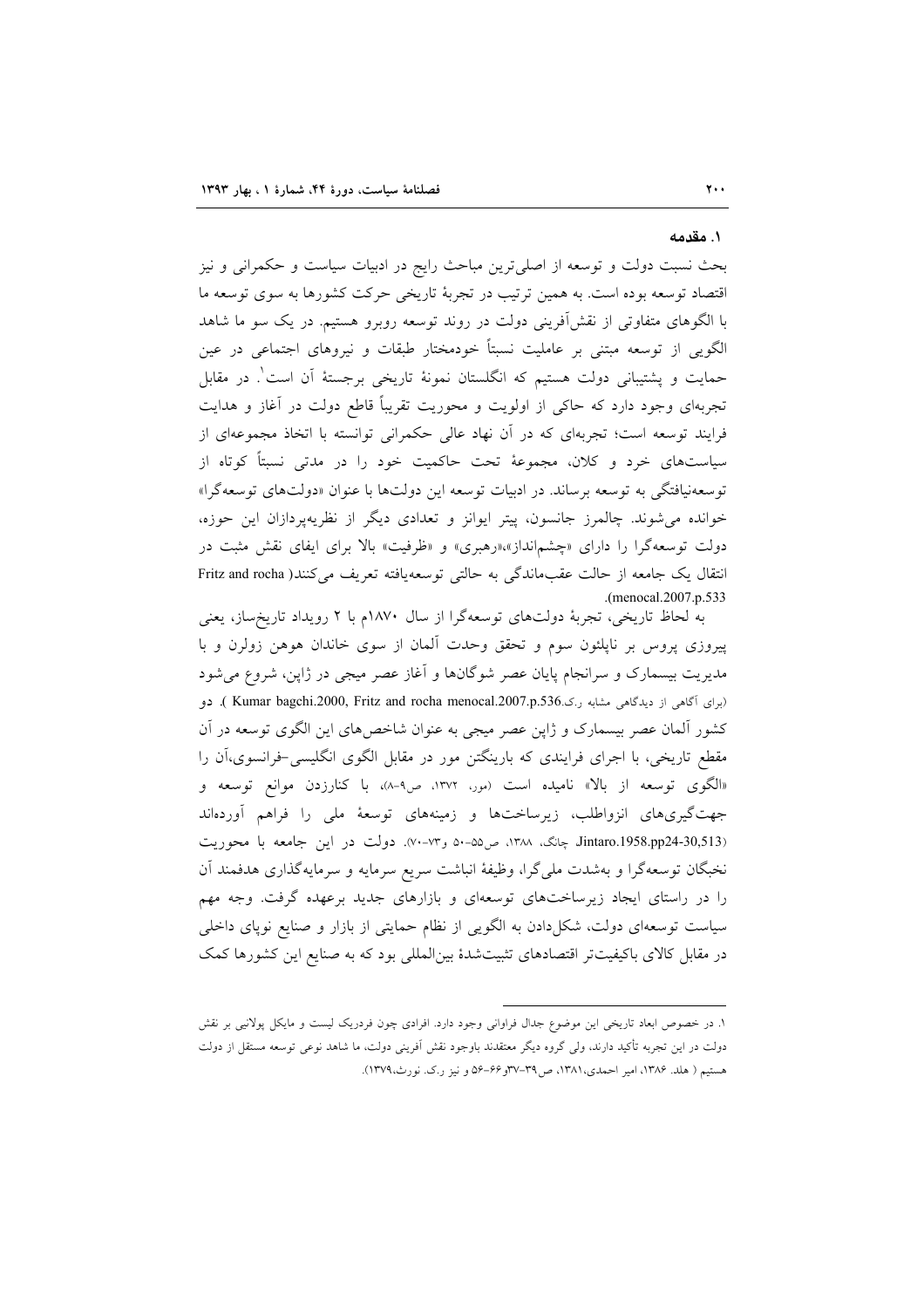کرد تا در مدتی کوتاه با ارتقای قابلیتهای رقابتی خود به عرصهٔ رقابت جهانی وارد شوند.این دولت بهواسطهٔ نیازهای توسعهای، تلاش میکرد تا در فراسوی نیروهای اجتماعی ایستاده و أنها را جهت دهد. مطیعکردن نیروی کار، سرکوب سیاسی با هدف حفظ ثبات، ناسیونالیسم رمانتیک و نظامیگری، از دیگر ویژگیهای این دولتهاست (مور، ممان، ۳۱-۲۷؛ Simon.1968.pp32-47؛ برای تحلیل مارکس از این تجربه ر.ک. دریپر،۱۳۸۲، ص۴۵۳-۴۰۹). این دولتها در اقدامات خود اتكايي نيز به نظريات برخي اقتصاددانان داشتند. مهمترين اين اقتصاددانان فردریک لیست (زندگی:۱۸۴۶-۱۷۸۹م) بود که در ۳ کتاب اصلی خود کوشید تا با نقد الگوی اقتصاد آزاد آدام اسمیت و حامیان آن در فرانسه و آلمان، که راه توسعه را در رفع محدودیتهای مبادلهٔ اَزاد می دانستند، به اتکای تحلیلی تاریخی از روند توسعهٔ کشورها، الگوی بدیلی از توسعه ارائه کند که ویژگی آن تأکید بر نقش قاطع نظام سیاسی توسعهخواه در شکلدادن و جهت دادن به توسعهٔ ملی است (برای این مباحث ر.ک. لیست،۱۳۷۹، ۱۳۸۷،۱۳۸۰، Shafaeddin.2000).

نگاهی به تاریخ این دو کشور در فاصلهٔ سالهای ۱۸۷۰ تا ۱۹۱۴م نشان میدهد ذیل اقتدار دولتی، فرایندی از یک توسعهٔ سریع اتفاق افتاد که باعث شد این کشورها از قدرتهایی حاشیهای تبدیل به بازیگرانی اصلی در مناسبات بینالمللی شوند و نظم هژمونیک مبتنی بر کنسرت اروپا را به چالش بکشند؛ چالشی که درنهایت به صفکشی متحدین (با محوریت آلمان و ژاپن) و متفقین (با محوریت انگلستان و فرانسه)، وقوع جنگ جهانی اول و پایان نسل اول دولتهای توسعهگرا منجر شد. با اتمام جنگ جهانی دوم و با قرارگرفتن دولتهای اروپای غربی در ردیف کشورهای دمکراتیک و همچنین شکل گیری بلوک شرق (به عنوان یک الگوی توسعه از بالای کمونیستی) عملاً منطقهٔ جغرافیایی دولتهای توسعهگرا به آسیای شرقی و جنوب شرقی منتقل شد؛ جاییکه ژاپن باوجود دموکراتیکشدن همچنان ویژگیهای یک توسعهٔ دولت محور را با خود داشت و همین موضوع باعث شد تا بهواسطهٔ شرایط مساعد بینالمللی و همچنین شرایط مطلوب داخلی شاهد رویش مجموعهای جدید از دولتهای توسعه گرا باشیم که می توان آنها را «نسل دوم دولتهای توسعهگرا» نامید.این تجربه بهواسطهٔ دو عامل یعنی ساختار بینالمللی دگرگونشدهٔ دوران پس از جنگ و نیز بستر جغرافیایی، فرهنگی و اجتماعی و تاریخی ظهور خود، به لحاظ شکل و فرم و ویژگیها، دارای تفاوتهای اساسی با نسل اول است؛ ولی در خصلت بنیادین خود یعنی توسعهٔ دولتمحور با تجربهٔ نسل اول اشتراک دارد. تجربهٔ نسل دوم دولتهای توسعهگرا یکی از بزرگترین و وسیعترین موجهای توسعهای را شکل داد و درحالی که در آستانهٔ دههٔ ۹۰ الگوهای لیبرال توسعه در بحران بودند، این تجربه بسیار تحسین شد، اما رویداد بحران مالی شرق آسیا در سال ۱۹۹۷م باعث طرح تردیدهای جدی در میزان واقعی موفقیت و پایداری توسعهٔ رخداده در آنچه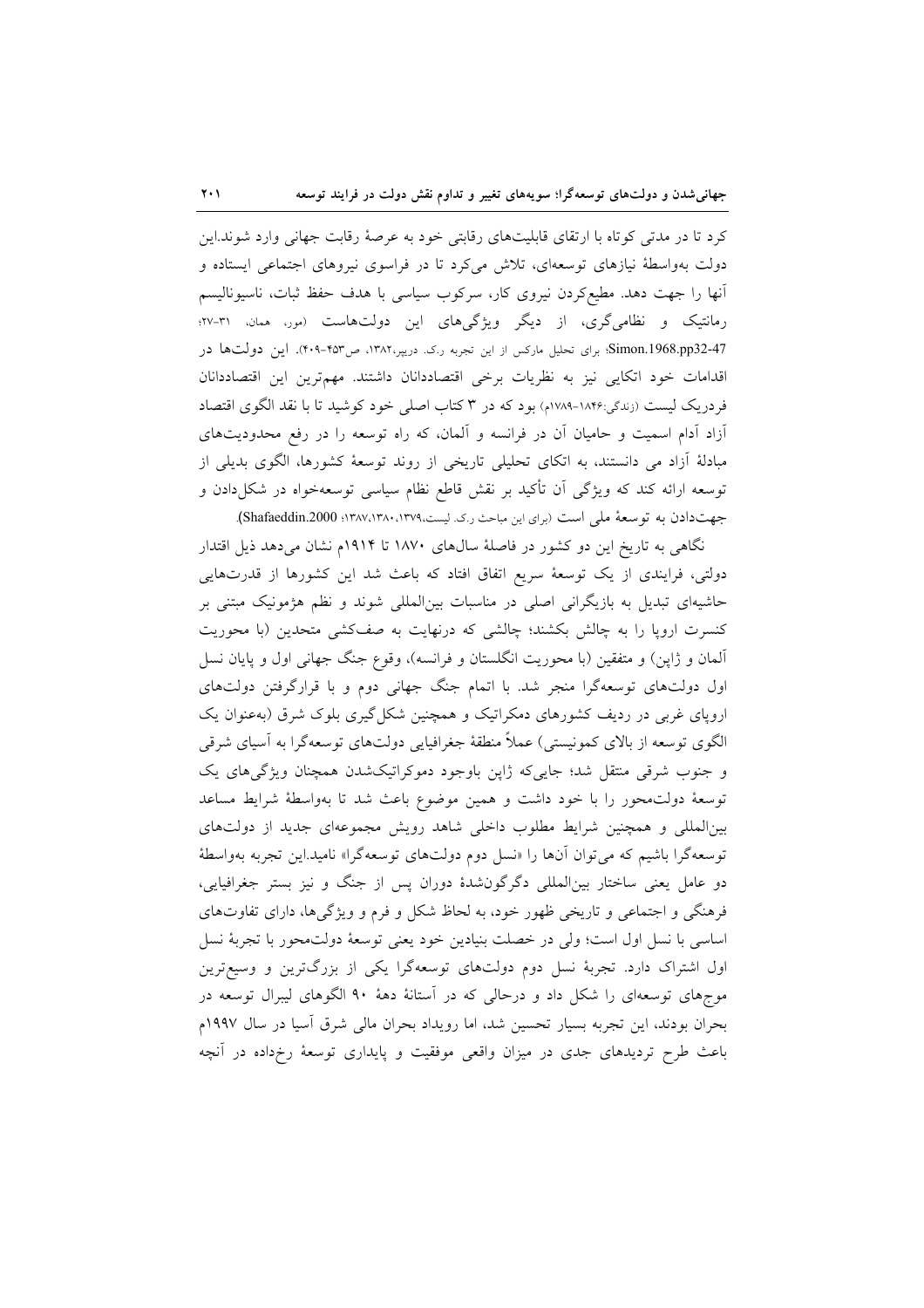«معجزهٔ آسیای شرقی» خوانده شده است، گردید و به مباحثی پیرامون آیندهٔ دولت توسعهگرا در عصر جهاني شدن انجاميد كه در ادامه به بحث پيرامون آن مي پردازيم

۲. نسل دوم دولتهای توسعهگرا و خیزش آسیای شرقی

تجربهٔ توسعهٔ سریع و عظیمی که در کرهٔ جنوبی، هنگکنگ، تایوان و سنگاپور(از دههٔ ۵۰ تا امروز) با الهام از ژاپن آغاز شد و سپس چین، فیلیپین، مالزی، اندونزی (از اواخر دههٔ ۷۰) آن را پی گرفتند، مجموعهای را شکل میدهد که گزارش بانک جهانی در سال ۱۹۹۷م به آن نام «معجزهٔ آسیای شرقی» داده است (بانک جهانی،۱۳۷۹). شواهد زیادی وجود دارد که این نسل از دولتهای توسعهگرا هم به لحاظ عملی و هم به لحاظ نظری، پیرو تجربهٔ نسل اول دولت توسعهگرای آلمانی-ژاپنی و تئوری،یردازانی چون فردریک لیست بودهاند. در این میان آنچه کشورهای اَسپای جنوب شرقی از ژاپن اَموختند، ویژگی عمدهٔ توسعهٔ ژاپنی، یعنی مسئلهٔ نقش حیاتی یک دولت و بوروکراسی توسعهگرا در مسیر توسعه، بوده است (نقیزاده،۱۳۸۵، ص۱۵؛ Janson.1982,1995). بهواسطة همين نقش ژاين است كه شعار «آموختن از ژاين» تا امروز شعار بسیاری از سیاستمداران این منطقه بوده است (برای آگاهی از سخنرانی دنگ شیائو پینگ در سال ۱۹۷۷م ر.ک. هابسبام، ١٣٨٣، ص ٥٩١).

پیرامون ویژگیهای این دولتها بحث بسیار شده است.از یک سو ما در مسیر طی شده شاهد مسیر خاص و استراتژیهای پیگیریشده از سوی کشورهای منطقه هستیم و از سویی وقتی به آنها به عنوان یک مجموعه نگاه میکنیم، نقاط اشتراک متعددی وجود دارد که حاکی از یک تجربهٔ عام است. واقعیت این است که این کشورها به لحاظ ساخت سیاسی، به بلوکهای بینالمللی، استراتژیهای صنعتی و سیاستهای متفاوت متعلق بودهاند (برای مقایسهٔ تفاوتهای درونی اين كشورها در روند توسعه ر.ك.355-341-351,Hattori and Satso.1997.pp341-351). ولي درعين حال ما شاهد مجموعهای از ویژگیهای مشترک هستیم که درواقع میتوان از آنها با نام «ویژگیهای نسل دوم دولتهای توسعهگرا» یاد کرد:

– انباشت سرمایه از طریق جلب سرمایهگذاری خارجی و پس انداز گستردهٔ داخلی – تأکید ویژه بر آموزش نیروی انسانی و شکل گیری یک نیروی انسانی متخصص و کارامد – بهر مبردن از نیروی کار ارزان با وجدان کاری بالا و مطیع، ضمن استفاده از سرکوب – بهرهوری بالای منابع انسانی و صنایع و… - ضعف جامعة مدنى، ثبات قابل توجه سياسى و اجتماعى حتى با استفادة هدفمند از کاربر د زور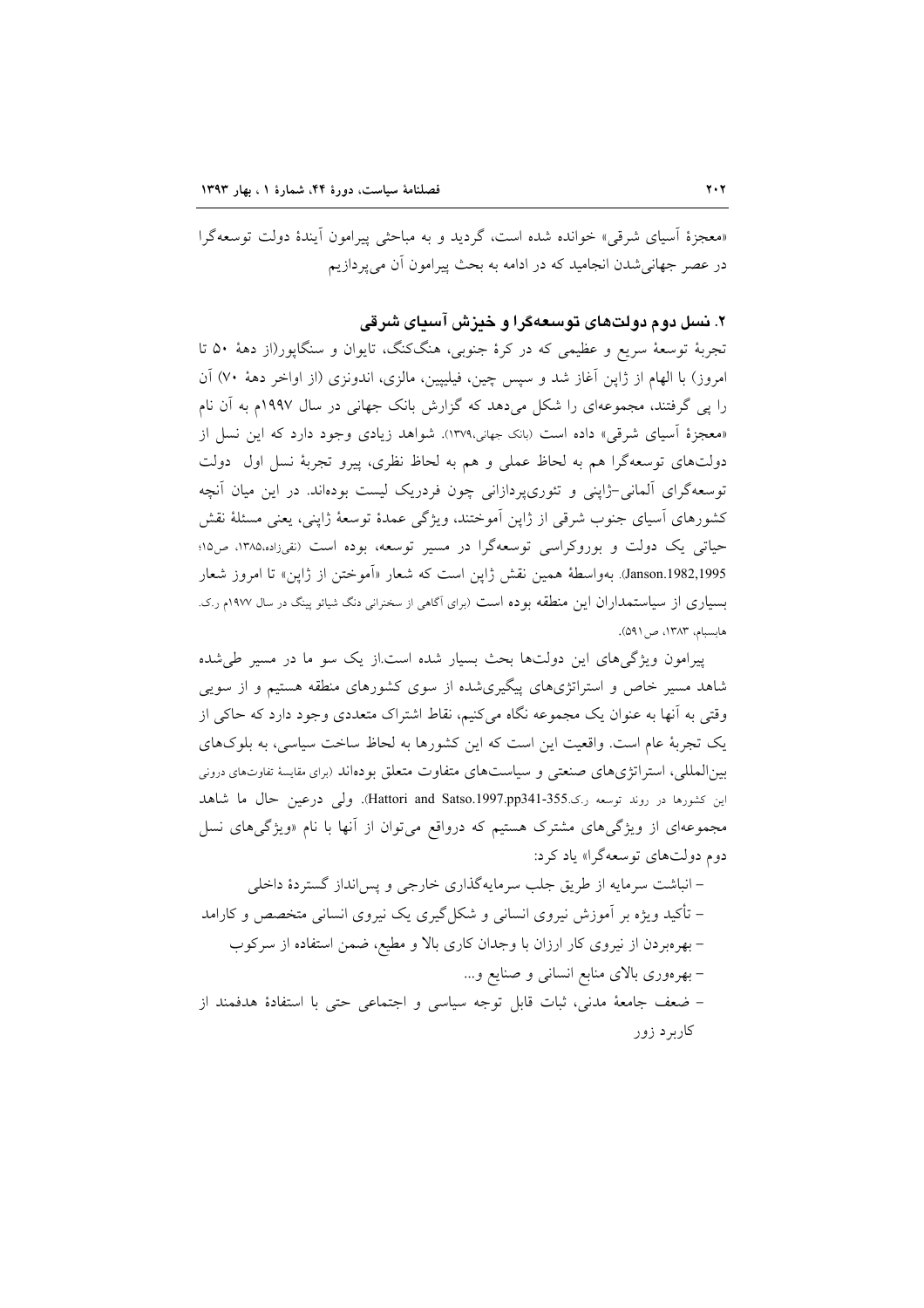– اتکای توسعه به ناسیونالیسم قوی ولی عاری از حس رمانتیک جنگ طلبانه و بدون هر اس – سیاست خارجی توسعهگرا، بهبود روابط با دنیای بیرون و بهرهبردن از آن در راستای توسعه

– بهکارگیری الگوی توسعهٔ صادرات بهعنوان مشوق رقابت و تولید

اما همه اینها وقتی معنا میbیابد که آنها را ذیل عنصر محوری توسعهٔ این منطقه، یعنی شکا گیری و نقشآفرینی یک دولت توسعهگرای مقتدر در کشورهای این منطقه بررسی کنیم. در خصوص دولت توسعهگرای آسیای جنوب شرقی، آدریان لفت ویچ با تحلیل تجربهٔ این دولتها ويژگيهاي عام آنها را شامل نكات زير مي داند:

الف) وجود نخبگان توسعهگرا. هستهٔ اصلی دولت توسعهگرا وجود نخبگانی است که کارگزار توسعه در کشور میباشند. این گروه ترجیح میدهند با دستیابی به حکومت و حتبی حفظ آن از طریق سرکوب، قدرت را در خدمت ایجاد دگرگونیهای ساختاری و توسعه قرار دهند.آنها توسعهگرا، ملی گرا و بهشدت شیفتهٔ تجدد هستند. ازاین روست که در آسیای جنوب شرقی با اسامیای چون ژنرال پارک، ژنرال سوهارتو، دنگ شیائو پینگ، لی کوان یو و ماهاتیر محمد روبرو هستیم که بههمراه گروه کوچکی توسعهٔ کشور خود را رهنمون شدند.

ب) استقلال دولت از جامعه. ماهیت نخبهگرای حکومت و خواست ایجاد تغییر در متن یک جامعهٔ سنتی، به دولت مستقل از جامعه و نیروهای اجتماعی نیاز دارد که خواستههای خود را جدای از آن پیگیری کند. در تجربهٔ شرق اسیا ما بدون استثنا با دولتهایی روبرو هستیم که در فراسوی جامعه قرار دارند.البته آنها بیگانه با جامعهٔ خود نیستند و چنانکه ایوانز در بحث «استقلال مبتنی بر جامعه» توضیح میدهد، ما شاهد پیوندی همکاریجویانه میان دولت، بنگاههای خصوصی و جامعهٔ مدنی هستیم. همچنین دولت در جریان نبردهای طبقاتی به صورتي أشكار حامي طبقهٔ مولد مي باشد.

ج) وجود یک قدرت بوروکراتیک کاراًمد و عقلانی. استقلال دولت و نیز ضرورتهای یک برنامهریزی موفق، یک بوروکراسی توسعهگرا، کارآمد، چابک، عقلانی و فسادنایذیر را اقتضا دارد. در اسیای شرقی این بوروکراسیها از تجربهٔ وزارت میتی (MITI) در ژاپن الگوبرداری شد. هیئت برنامهریزی اقتصادی در کره و هیئت توسعهٔ اقتصادی در سنگاپور از جملهٔ این نهادهای برنامهریز بودند که راهبردهای کلان توسعه را طراحی و اجرا نمودند.

درکل، دولتهای توسعهگرا با ویژگیهای یادشده، اقدام به یک سیاستگذاری از بالا، کنترل بازار و تجارت، اعطای وام، اعطای سوبسید، انباشت سرمایه، حمایت از تولید داخلی درعین سیاست توسعهٔ صادرات و… نمودند که در برایند خود، عامل توسعهٔ اقتصادی در این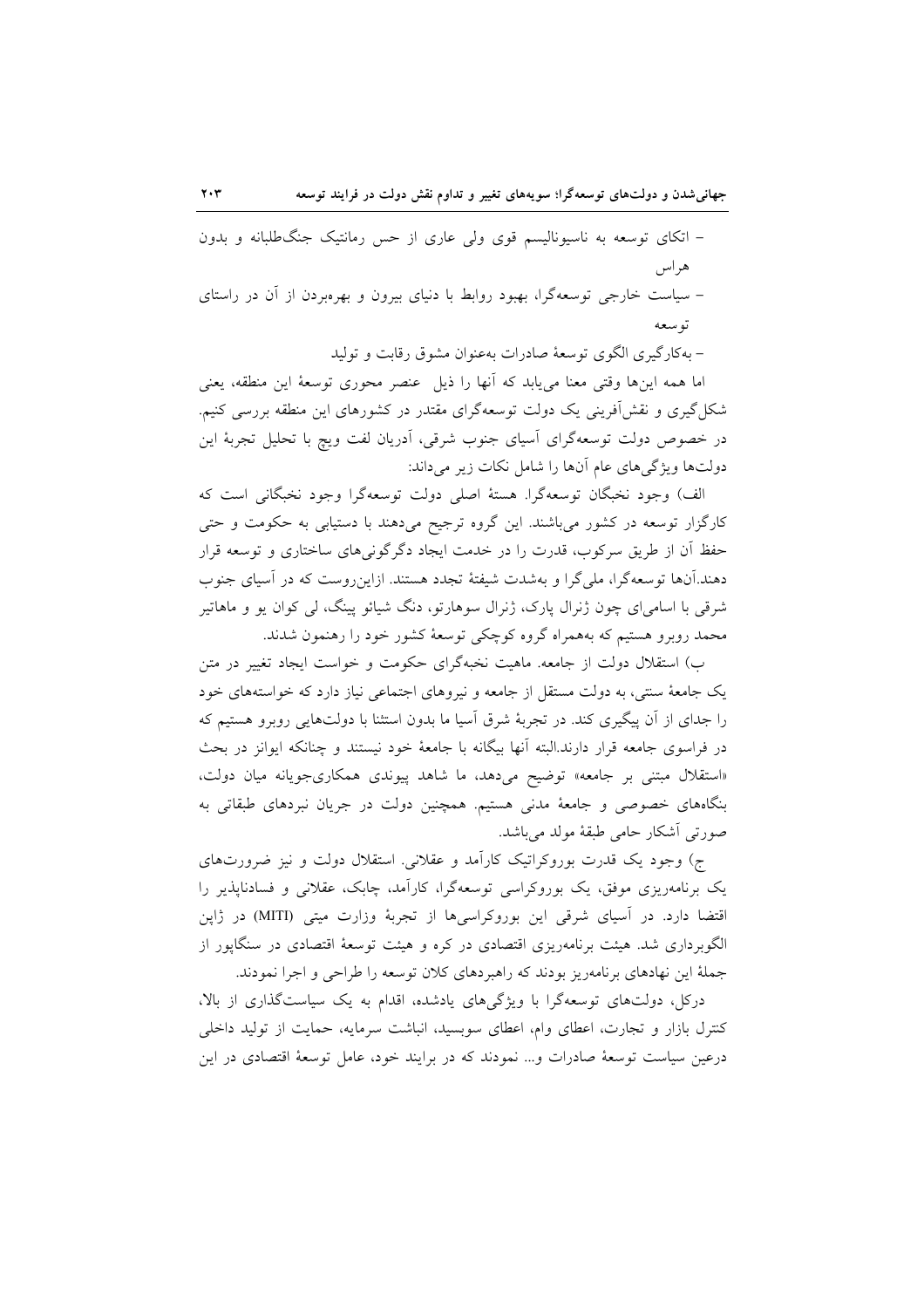كشورها شد (دادهها و اطلاعات مربوط به منطقه از منابع زير استخراج شده است: لفت ويچ،١٣٨٢،١٣٨٥، ص٢۶٠–٣۵، ٢٢١–١٢؛ بانک جهانی.١٣٧٩؛ بانک جهانی١٣٧٨؛ کاستلز، ١٣٨٥ج٣، ص٣٨١–٢۴۶؛ وود،١٣٨۴، ص١١٠–٨٥ هريسون و هانتيكتون، ١٣٨٣؛ ايوانز، johnson.1982:۱۳۸۲). اين دولتها در فرايند تلاش براى شكل دهي به توسعه به الگوهای رفتاری خاصی دست یافتند که به صورتی مشابه در منطقه شیوع می یافت و از سوی دیگران پیگیری می شد. ویژگی عمدهٔ این الگوی رفتاری، قراردادن همه ملاحظات ذیل دغدغهٔ مربوط به پیشرفت و توسعه و افزایش توانایی ملی بود که البته وقتی با بسترهای اجتماعی مناسب مثل جامعهٔ مدنی مطیع، نیروی پرکار و تحصیل کرده، تمایل به پس انداز، نرخ بهرهوری بالا، محیط بین|لمللی مساعد و فرهنگ مساعد توسعه همراه شد، به یک دورهٔ تقریبا ۳۰سالهٔ رشد مداوم و پایدار اقتصادهای منطقهای انجامید.

در اوایل دههٔ ۹۰ درحالی که اجرای سیاستهای توصیهشده از سوی بانک جهانی و صندوق بین المللی پول(نهادهای نئولیبرال) مبنی بر خصوصی سازی و کاهش نقش دولت در اقتصاد، حذف تعرفهها و کاهش تعرفههای گمرکی و سیاستهای حمایتی از بنگاههای داخلی (معروف به سیاستهای تعدیل) در کشورهایی چون برزیل،آرژانتین و روسیه، این کشورها را درگیر بحرانهایی شدید کرده بود، نگاه جهانی متوجه آسیای شرقی شد که در آن روندی از توسعهٔ موفق به اتکای دولت و نقش حمایتی و جهتدهنده آن به بازار، بدون توجه به توصیههای نهادهای بینالمللی شکل گرفته بود. شکل گیری تجربههای موفق دموکراسی در برخی کشورهای منطقه مانند کره (پس از یک دورهٔ طولانی دیکتاتوری) به این شور و شوق افزود. آگاهی از این تجربه و بررسی های انجامشده پیرامون نقش اَفرینی موفق دولت در توسعهٔ اقتصادی عامل مهمی در گذار از تأکید بر سیاستهای «اجماع واشنگتنی» (یا همان سیاستهای تعدیل نئولیبرال<sub>ی</sub>) به «اجماع پساواشنگتنی»در مطالعات توسعه شد که جوهرهٔ آن تأکید بر نقش نهادهای کارآمد سیاستگذار در شکل۱ددن به یک تجربهٔ موفق توسعه است (برای اگاهی از تجربهٔ سیاستهای تعدیل ر.ک. ویلیامسون،۱۳۸۳، ص۶۹–۵۹؛ استگلیتز، ۱۳۸۳(الف)، ص۱۲۳–۷۴، ص۱۷۷–۱۳۲). اوج این توجه به موفقیتهای الگوی دولت توسعهگرا در عرصهٔ بینالمللی به انتشار دو گزارش بانک جهانی (به عنوان یکی از اصلیترین حامیان سیاستهای تعدیل و مخالف نقش[فرینی دولت) در خصوص تجربهٔ شرق آسیا و تأثیر آن در دگردیسی تحلیلها دربارهٔ ماهيت و نقش دولت در روند توسعه بود (رک بانک جهانی،۱۳۷۸و ۱۳۷۹).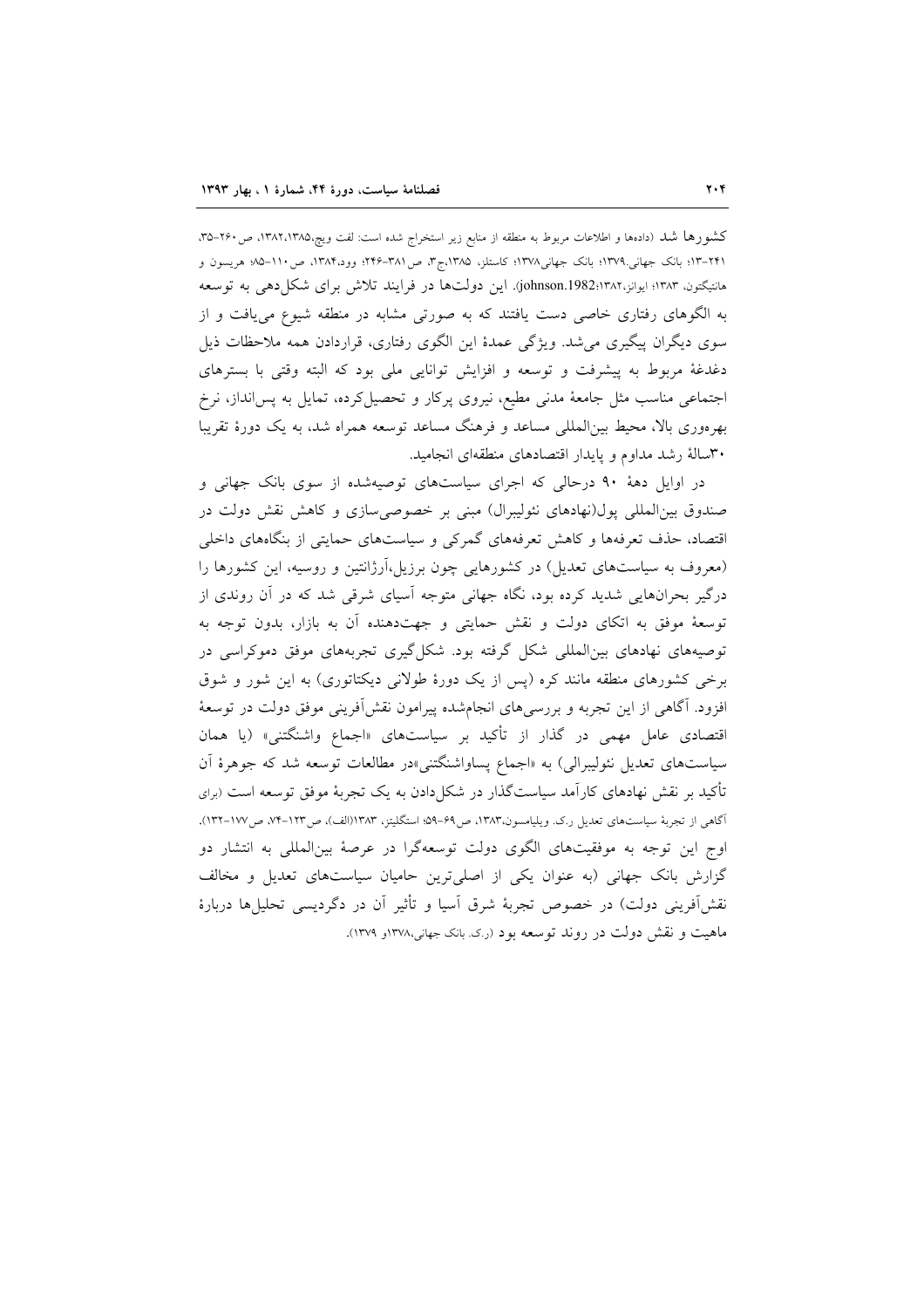# ۳. بحران مالی ۱۹۹۷م و مباحثه پیرامون ماهیت بحران نسل دوم دولتهای توسعهگرا

درحالی که روند توسعهٔ اسیای جنوب شرقی توجهات جهانی را به خود جلب کرده بود، بحران ناگهانی مالی در سال ۱۹۹۷م کشورهای منطقه را در خود فرو برد ٔ. سقوط اقتصادهای منطقه باعث شکل گیری این دیدگاه شد که گویی «معجزهٔ آسیایی» توهمی بیش نبوده است. این حادثه بهسرعت به عنوان نشانهای از آغاز دوران بحرانی دولتهای توسعهگرا تلقی شد و عدهای از پایان عصر دولتهای توسعهگرا در جهان سخن گفتند (برای نمونه ر.ک. garran.1998 Jomo, 2001:p 4؛ براى اشاره به اين بحثها ر.ك. ايوانز، ١٣٨٢، ص٢٥). بحث پيرامون بحران به اين سطح محدود نماند، بلکه باعث شکل گیری مباحثهای شد که بحران را در پیوند با روند جهانی شدن و ماهیت دگرگونشوندهٔ ساختارهای اقتصادی، سیاسی، فرهنگی و اجتماعی دنیای امروز تحلیل میکرد و معتقد بود که دولت توسعهگرای آسیایی بر بستری رشد و تکامل یافته که جهانی شدنْ این بسترها را به چالش کشیده و ناچار دولتهای توسعهگرا دچار بحران ساختاری شدهاند (Jin-young.2002.pp19-20 ). در این معنا، باور تحلیل گران آن بوده که دولت توسعهگرای نسل دوم بر بستر ساختارهای اقتصادی، سیاسی و فرهنگی شکل گرفته و در دوران پس از جنگ سرد تکوین و رشد یافته است. جهانی شدن با این تفسیر، به معنای دگرگونی تدریجی بسترهای ساختاری در سطوح متفاوتی است که محدودیتهایی را برای بازیگرانی که به شیوههای رفتاری مناسب دورهٔ قبلی خو کردهاند ایجاد میکند و امکانهایی را برای شیوههای نوین رفتاری فراهم میسازد.

در استدلال این گروه، چه تعریف دیوید هاروی از جهانیشدن بهعنوان «فشردگی زمان و مکان» و چه تعریف گیدنز از آن بهعنوان «جهانیشدن امر محلی و محلی شدن امر جهانی»را در نظر بگیریم (برای تعاریف ر.ک. سلیمی، ۱۳۸۴؛ گیدنز.۱۳۸۷.ص۱۰۱-۷۴؛ Harvey.2000.pp19-22)، این روند متضمن دگر گونی های اساسی در ساختارهای شکل دهنده به محیط کنش های بازیگران است؛ ساختارهایی که مانوئل کاستلز آنها را در ذیل ۳ دگرگونی عمده:«تجدید ساختار سرمایهداری»، «انقلاب تکنولوژیک» و «فرهنگ مجاز واقعی» دستهبندی کرده است (کاستلز، ۱۳۸۵، ج۱). وی در

۱. بحران در جولای ۱۹۹۷ با فروپاشی نرخ پول ملی تایلند (بات) آغاز و به کشورهای منطقه تسری یافت.سقوط ارزش پول،فروپاشی بازارهای مالی،ورشکستگی بنگاهها،خروج سرمایه گذاران خارجی و نهایتا یک رکود طولانی از ابعاد این بحران بو د.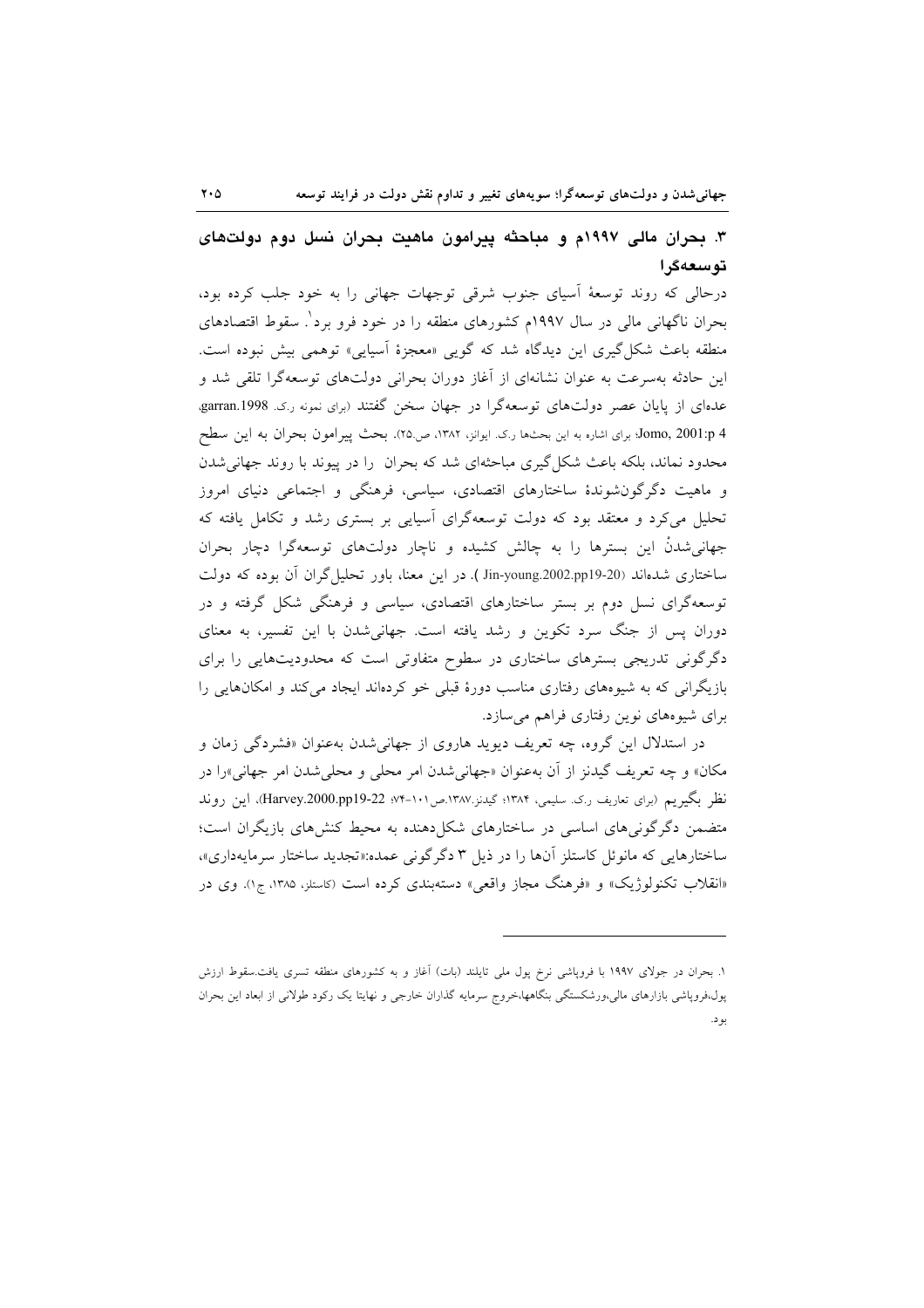بخشی از جلد سوم کتاب خود در توضیح بحران مالی سال ۱۹۹۷م، بحران را ذیل دگرگونی۵ای ساختاری صورتگرفته در دوران جهانیشدن و ناتوانی بازیگران توسعهٔ منطقه (دولتها و بنگاهها) برای تطابق با شرایط جدید توضیح میدهد. کاستلز در مفهومبندی ارتباط مابین نقش تاریخی دولت توسعهگرا در منطقه، ذهنیت و انتظار موجود در بازارهای ملی و شرکتها از دولت، و نیز جهانی شدن و نتایج بلافصل آن برای این منطقه، به نکاتی اشاره می کند که حاوی یک دگرگونی بزرگ در بستر نهادی دولت توسعهگرای جنوب شرقی است (۱۳۸۵، ج۳، ص۲۵۲). چنانکه پیش تر توضیح داده شد، رابطهٔ دولت، بنگاهها و بازارهای مالی در منطقه، رویکردی کاملاً حمایتگرایانه بود که مطابق آن دولت همان $d$ ور که رهنمودهای کلان را به این نهادها ارائه میکرد، طبعاً هرگاه مشکلی ایجاد میشد، انتظار آن بود که دولت مسئله را حل کند.

بحث كاستلز أن است كه بهطور كلي در فرأيند توسعهٔ سريع شرق أسيا كه از اوايل دههٔ ۱۹۶۰م تا اواسط دههٔ ۱۹۹۰م اتفاق افتاد، این اقتصادها در برابر بحرانهای بازارهای مالی جهانی و همچنین در برابر رقابت تجارت خارجی از حمایت دولتهایشان برخوردار بودند؛ این درحالی بود که در دههٔ ۹۰ اقتصادهای منطقه آنقدر رشد یافتند که در آستانهٔ دروازههای اقتصاد رقابتی بین المللی قرار بگیرند؛ اقتصاد رقابتی ای که به گفتهٔ تحلیل گران جهانی شدن، نیرومندترین وجه تجربهٔ جهانی شدن می باشد و ماهیت اَن ادغام سریع اقتصادهای ملی در یک بازار جهانی با ماهیت سیال و رقابتی است. مسئله أن بود که در میانهٔ دههٔ ۹۰ و درحالی که جهانی شدن اقتصاد بهشدت درحال رشد و بههم ریختن ساختارهای بستهٔاقتصادی دوران پس از جنگ دوم بود، بنگاههای تولیدی و بازارهای مالی آسیای شرقی که برای چندین دهه زیر چتر دولت به فعالیت پرداخته بودند، به بازیگرانی در عرصهٔ جهانی تبدیل میشدند و وقتی مقیاس این اقتصادها، ابعاد این شرکتها و پیوند متقابل آنها با شبکههای جهانی سرمایهداری به پیوند دوجانبه با اقتصاد جهانی انجامید، دولتها دیگر نمی توانستند حرکتهای سرمایه، کالا و خدمات را کنترل یا حمایت کنند. بازارهای مالی و شرکتهای آسیایی که دیگر از حمایت دولت برخوردار نبودند، قافیه را به جریانهای جهانی سرمایه باختند و بحران فرارسید (کاستلز، ج ۳، ص ۲۵۳).

بر بستر این نوع از تحلیلهاست که این پرسش و مسئلهٔ بزرگ طی یک دههٔ گذشته مطرح بوده که آیا جهانی شدن با پیامدهای خود اساساً بسترهای ساختاری تاریخی دولت توسعهگرا را که مبتنی بر سلطهٔ دولت، مرزهای ملی، اعمال تعرفه و سیاستهای حمایتی و…. بوده، از بین برده است؟ حامیان این بحث استدلال خود را با ذکر تاثیرات ساختاریای که جهانی شدن را از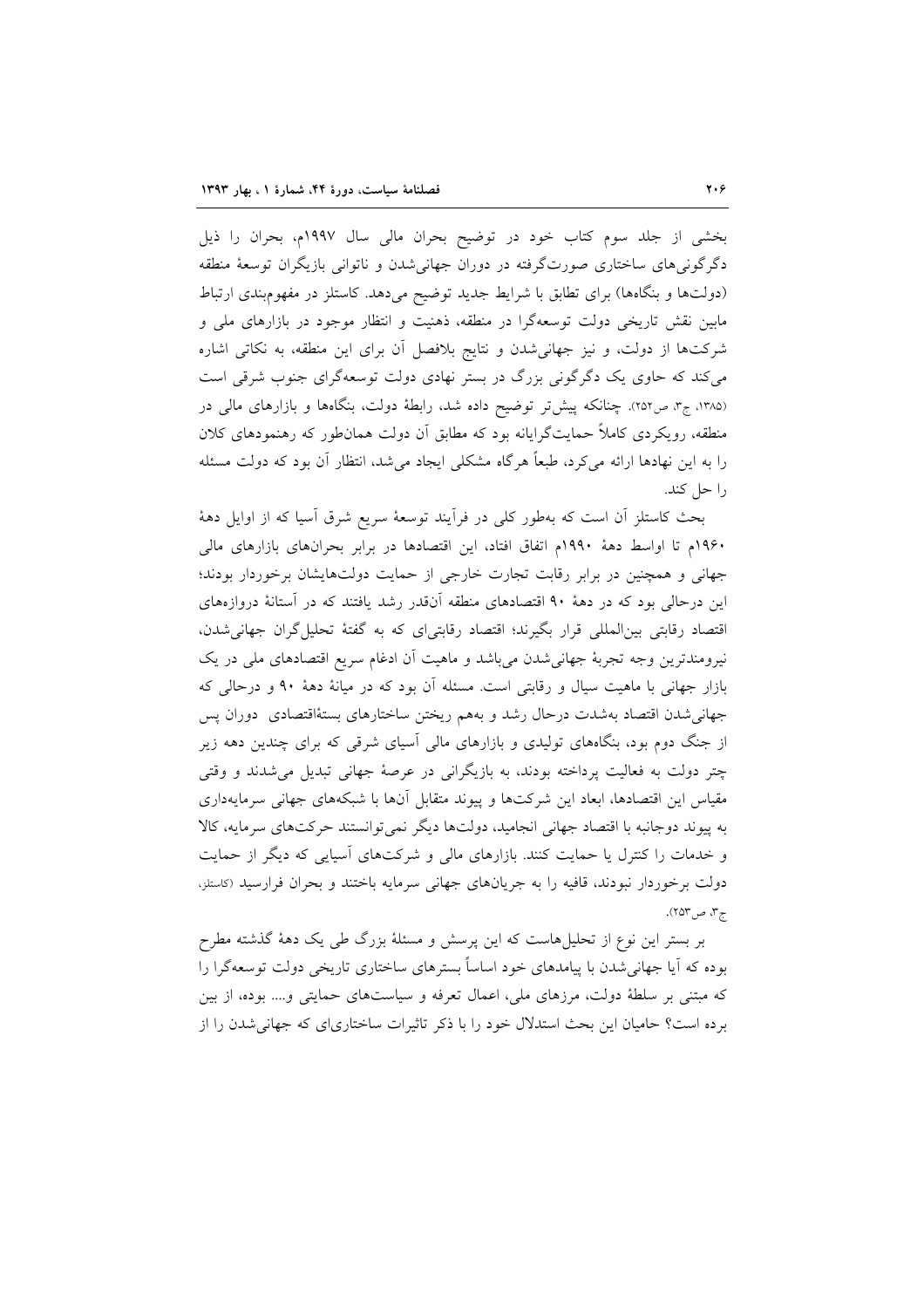طریق بسترهای دولت توسعهگرا دچار بحران کرده است مطرح میکنند که شامل نکات زیر است.

الف) مخدوششدن مفهوم حاكميت ملي. دولت توسعهگرا بر بنياد نظم دولت – ملت و مرزکشیهای قاطع میان حوزههای اعمال حاکمیت شکل گرفته است. اندیشه و عمل دولت توسعهگرا دربرگیرندهٔ این نکته است که دولتهای تازهظهور در متن یک نظم بین|لمللی تثبیتشدهٔ سلسلهمراتبی برای موفقیت در مسیر صنعتیشدن از طریق نظام کارآمد حمایتی، بهناچار باید نظارت دقیقی بر مرزهای ملی خود داشته باشند. این درحالی است که در سادهترین شکل، جهانی شدن به عنوان فرایندی از سیالیت مرزها و کاهش قدرت حاکمیتی دولتهای ملی وستفالیایی تعریف میشود (شولت، ۱۳۸۳، ص۸۲-۶۱؛ سلیمی، ۱۳۸۴، ص۴۲-۴۲؛ گیدنز، ١٣٨٧، ص ٤٩٥؛ Strang.1996.p3.Scholte.2000.Daglas.2000.pp.134-139.

ب) تقویت جوامع مدنی ملی و بینالمللی. درحالی که انفعال جامعهٔ مدنی از ویژگیهای تجربهٔ دولتهای توسعهگرا بوده است، در عصر جهانی شدن از یکسو عاملیت دولتها در کنترل مرزها و تعیین مقدرات جهانی بهواسطهٔ سیالیت مرزها و پیدایی بازیگران فراملی جدید به چالش کشیده شده و از سوی دیگر جهانی شدن متضمن زایش و خیزش و افزایش تحرکات گروههای قومی و هویتی، پیدایی جنبشهای جدید اجتماعی و فعال شدن شکافهای غیرفعال اجتماعی است که بهصورت جدی انفعال جامعه را به چالش میکشد و منبع مقاومت در مقابل الگوی سنتی اعمال اقتدار می شود (کاستلز،۱۳۸۵، ج۲، ص۳۶۷-۲۲: نش، ۱۳۸۴، ص۱۸۶-۱۸۲).

ج) روند دمکراتیزاسیون و بحران حکومتهای استبدادی. دولتهای توسعهگرا اغلب با نبود مردمسالاری و نخبهگرایی گره خوردهاند که خود ناشی از ضرورتهای توسعهٔ سریع بوده است (لفت ویچ، ۱۳۸۵، ص۲۵۵-۲۵۲). این درحالی است که رویدادهای سه دههٔ اخیر در جهان نشان میدهد که ما با روندی از دموکراتیکشدن روبهرو بودهایم (هانتینگتون، ۱۳۸۲). این به اَن معناست که جهانی شدن و مناسبات ساختاری حاکم بر آن، شرایط نامساعدتری برای حکومتهای استبدادی و شرایط مساعدتری را برای دموکراسیها بهوجود آوردهاند و ازاین رو تشکیل و حفظ یک حکومت غیرمردمسالار آنهم در شکل توسعهگرا و کارآمد آن، بسیار دشوار تلقی مىشود.

د) بحران دستگاه بوروکراتیک کلاسیک و روند کوچکشدن بدنهٔ دولتها. یکی از تحولات عصر جهانی شدن، گذار از بوروکراسی های سلسلهمراتبی و انعطافنایذیر وبری به عصر سیستمهای شبکهای و انعطافپذیر است.این به معنای آن است که یکی دیگر از شرایط ساختاری دولت توسعهگرا، یعنی اتکا به یک بوروکراسی بزرگ، زیر سوال رفته است.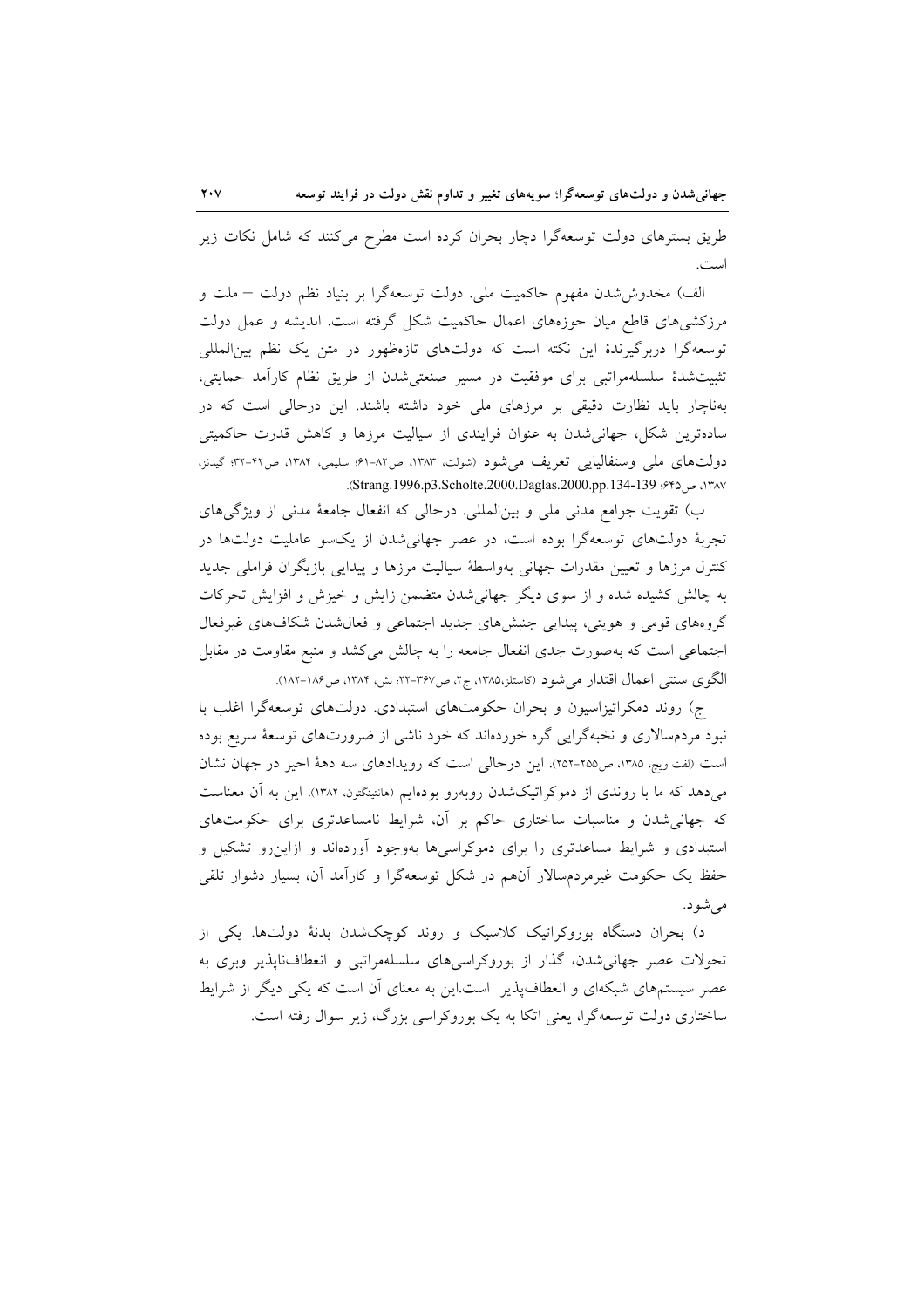ه) پیوندیافتن بازاهای اقتصادی و کاهش سیاستهای حمایتی مبتنی بر تعرفهگذاری. تعرفهگذاری، همزاد تاریخی دولت توسعهگراست؛ درحالی که واقعیت بدیهی جهانی شدن حول برداشتن مرزها و کاهش تعرفهها شکل گرفت و بحث پیرامون أن مهمترین بعد مذاکرات جهانی شدن است. ازمیان رفتن تدریجی مقولهٔ نظام حمایتی در حقیقت به معنای از بین رفتن تدریجی امکان ایفای نقش «قابلگی» برای اقتصادهای ملی از سوی دولت است (ایوانز، ۱۳۸۰، ص ۴۸).

جمع بندی حاصل از این استدلالها آن است که دولت توسعهگرای نسل دوم بر بسترهای ساختاریای شکل گرفته است که جهانی شدن در روند پیدایش و گسترش خود، آنها را مخدوش ساخته و در حال ازمیان بردن سریع آنهاست. بر بستر این شرایط ساختاری دگرگون شونده، دولتهای توسعهگرا نیز در بحران قرار گرفتهاند.اکنون این مسئله پیش روی ماست که آیا دولتهای توسعهگرا در دنیایی که روزبهروز جهانی تر و بی مرزتر می شود، در حال زوال هستند و امکان شکل گیری چنین تجربههایی در جهان سوم ازبین رفته است؟

۴. جهانیشدن؛ دگرگونیهای ساختاری و پیدایش نسل سوم دولتهای توسعهگرا پاسخ ما به این مسئله که آیا دورهٔ دولتهای توسعهگرا روبه پایان است، اساساً منفی است و معتقدیم در دورهٔ جهانیشدن نیز مانند هر دورهای از تاریخ توسعه، همواره امکان شکل دادن به دولتهایی که در محوریت توسعهٔ کشورها قرار داشته باشند، وجود دارد. در این راستا، نخست به نقد مفروضات بنیادین دیدگاهی که به مرگ دولت توسعهگرا در شرایط جهانی شدن معتقد است خواهیم پرداخت و آنگاه استدلال خواهیم کرد که گرچه در محیط ساختاری جدید دولتهای توسعه ویژگیهای نوینی به خود خواهند گرفت، ولی آنها در محیط جدید نیز بازیگران محوری توسعهٔ کشورها خواهند بود؛ هرچند این محوریت را از طریق جهتگیریها و سیاستهای متفاوت از نسل قبلی دولتهای توسعهگرا به انجام برسانند.

تمامی استدلالهای ارائهشده در خصوص پایان دورهٔ دولتهای توسعهگرا بر بستر شرایط جهانی شونده، با این فرض و باور آغاز می شود که جهانی شدن نیرویی دگرگونکننده است که در حال ایجاد دوران جدیدی است که در اَن شرایط ساختاری متفاوتی حاکم و تعیین کنندهٔ موقعیت و اولویتهای بازیگران است و طبعاً در دوران جدید بازیگران برآمده در دورهٔ قبلی شرایط دشواری خواهند داشت و دچار بحران خواهند شد. طبیعی است که در مقابل این رویکرد، مخالفان بسیاری وجود دارند.از یک سو نظریهپردازانی هستند که باور دارند در خصوص مقولهٔ جهانی شدن اغراق بزرگی وجود دارد که مایل است القا کند ما شاهد یک گسست تمامءیار از گذشته و شرایط حاکم بر آن هستیم. در رأس منتقدان بحث جهانی شدن،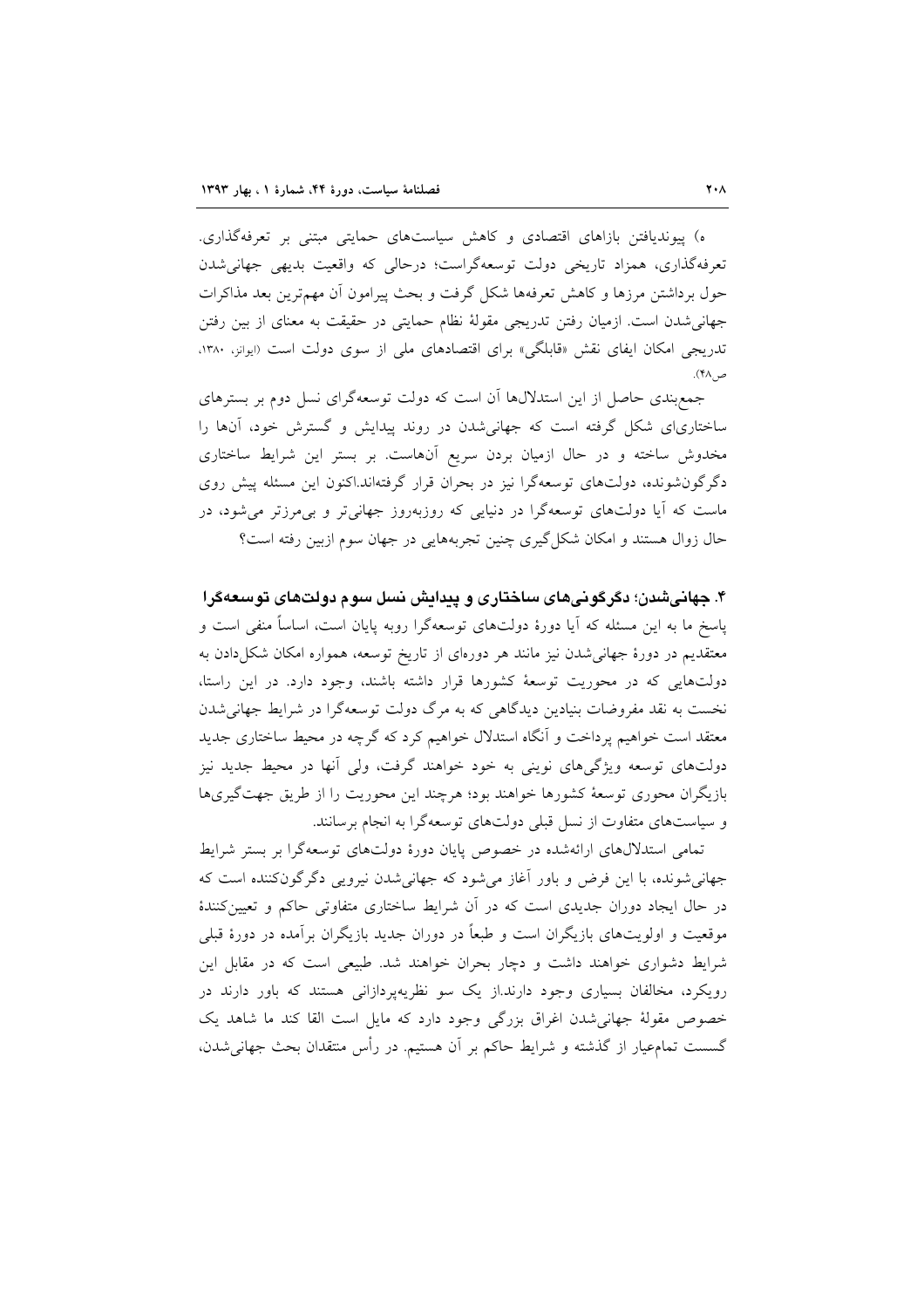نظریهپردازان نئورئالیستی چون کنت والتز، رابرت گیلپین، استفن کرزنر، پل هرست و گراهام تامیسون قرار دارند که که گرچه باور دارند ما در شرایط جدید شاهد بههم پیوستگی بیشتر نسبت به گذشته هستیم، ولی این به معنای گسست ساختاری نسبت به گذشته نیست؛ چراکه همچنان دولتها بازیگران اصلی نظام بینالملل هستند و مقدرات جهانی را بر اساس منافع و دیدگاههای خود رقم میزنند و اساساً واقعیتهای موجود را میٍتوان در قالب رویکردهای کلاسیک توضیح داد (برای این نقدها ر.ک. سلیمی، ۱۳۸۴، ص۱۷۸-۱۱۶؛ waltz.1999؛ گیدنز، ۱۳۸۷، ص۸۷). باوجود آنکه رویکرد پیش گفته به ما در خصوص زیادهروی در تحلیل تغییرات صورتگرفته هشدار می دهد، ولی قالب تنگ آن برای تحلیل همهٔ تحولات، خصوصاً در حوزهٔ فناوریهای اطلاعاتی، اقتصاد بینالملل و دگرگونیهای اجتماعی و فرهنگی کافی نیست. چنانکه کاستلز اشاره می کند، بنیادهای ساختاری جهان چنان در حال تحول است که عملاً ما وارد دوران جدیدی شدهایم؛ ولی مسئله آنگونه که عدهای مانند کینچی اوهمای در تحلیل خوش بینانهٔ لیبرال عنوان میکنند نیست که از فرارسیدن «دنیای بدون مرز» سخن میگوید (<sub>گ</sub>یدن<sub>ز</sub>، ممان. ص ۸۸).

در مقابل دو موضع «شکگرایان» و«افراطگرایان»، گیدنز از موضع «دگرگونی گرایان» دفاع می کند که عنوان می کنند تحولات بزرگی اتفاق افتاده که در حال ازمیان برداشتن فزایندهٔ مرز امر داخلی و امر بینالمللی است و این دو حیطه را به یکدیگر پیوند میدهد، بازیگران جدیدی وارد عرصهٔ بینالمللی شدهاند، جوامع و گروههای مدنی فعال تر از هر دورانی هستند، دموکراسی الگوی عام و پذیرفتهشدهٔ حکمرانی است و ما بیش از هر دورانی شاهد حکومتهای مردمسالار در جهان هستیم. درعین حال شواهد بسیاری وجود دارد که نشان میدهد دولتها همچنان بازیگران اصلی نظام بینالملل، اعمالکنندهٔ حاکمیت بر مرزها و بازارهای ملی، و تعیینکننده و جهتدهندهٔ اصلی مقدرات کشورها بهشمار میروند و عملاً روندهای جهانی و مناسبات کلان را شکل می دهند (برای نمونه ر.ک. استیگلیتز و چارلتون، ۱۳۸۷).

نکته جالبتر اینکه شواهد بسیای وجود دارد که نشان میدهد ما با روندی از تقویت کنترلها بر مرزهای ملی روبرو هستیم که خلاف ادعای معمول در خصوص روند شتابان بازگشایی مرزهاست. بهواسطهٔ همین روندها بود که از اواخر دههٔ ۹۰ بحثی در غرب شکل گفت که در آن از مرکانتلیسم و ناسیونالیسم اقتصادی نوینی سخن گفته می شود که در قالب آن دولتها در حال تدوین سیاستهای حمایتی، ایجاد تعرفههای نوین در حیطههای ملی هستند. افزونبر این در کنار شواهدی که حاکی از کاهش کنترل دولتها بر فرایندها میباشد، شواهدی نیز در دست است که در سالهای اخیر نقش دولتها در جوامع و اقتصاد و نیز کنترل بحرانهایی چون بحران مالی اخیر در حال افزایش است (برای آگامی از گزارش این روند رک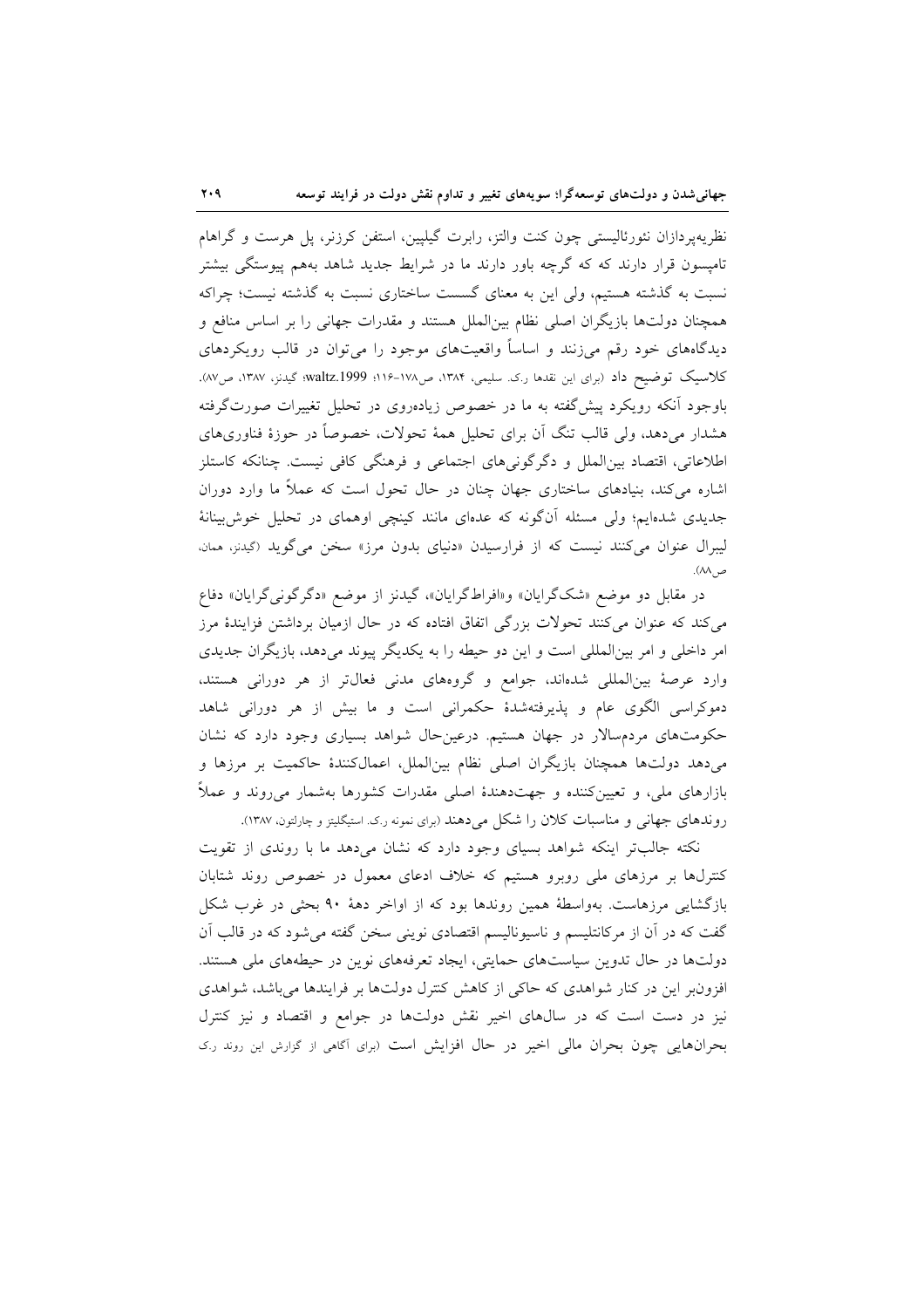the economist.jan 21st 2010). به دلیل همین افزایش نقشهاست که شولت تأکید دارد که «درواقع بیشتر دولتها در عصر جهانی شدن عملاً تعداد کارمندان، بودجه، دامنهٔ فعالیتها و امکانات نظارتی خود را گسترش دادهاند» (۱۳۸۳، ج۱، ص۶۹).

نتيجهٔ آنکه ما در وضعيتي زندگي ميکنيم که در آن دولتها همچنان بازيگران اصلي نظام بینالملل و ناچار عاملان اصلی توسعه یا عقبماندگیها هستند. این درحالی است که سیالیت سرمایه، رویش بازیگران بینالمللی جدید، ادغام بازارها، کاهش قدرت دولت، خیزش جنبشهای جدید اجتماعی و... نیز پدیدههای واقعی هستند. همهٔ این پدیدهها حاکی از آن است كه ما در دورهٔ جهاني با وضعيت «تداوم در عين گسست» نسبت به دوران قبلي مواجهيم. از یک سو بهواسطهٔ دگرگونی ساختاری صورت گرفته، ما با شرایط متفاوتی روبرو هستیم که در آن اقتصاد و سیاست و فرهنگ در فضایی متفاوت تنفس می کنند و در این میان نقش و ماهیت دولتها دچار تفاوتهایی میشود و دولتها برای نقشآفرینی در مسیر توسعه و زمینهسازی برای استفاده از فرصتهای جهانیشدن و دورهای از تهدیدهای آن، باید ویژگیهای نوینی به خود بگیرند و ویژگیها و سیاستها و جهتگیریهای قدیمی (گرچه موفق در دورهٔ قبلی) را کنار بگذارند.

مسئله أن است كه وقتى جهانى شدن را برخلاف تصور بدبينانهٔ ديدگاههاى چپ و رويكرد خوش بينانة ليبرالها، وضعيتي دربردارندة فرصتها و تهديدها براي توسعة كشورها بدانيم، بهناچار تأیید خواهیم کرد که بهرهبرداری از فرصتها و دورماندن از تهدیدهای وضعیت نوپدید، وابسته به این است که کشوری قادر باشد سیاستها و جهتگیریهای خود را بهگونهای تنظیم کند که بتواند با تطبیق با این شرایط از فرصتهای آن بهرهمند و از زیانهای أن بهدور باشد و پذیرش این موضوع خود تأییدی است دوباره بر نقش تعیینکنندهٔ دولت و نهادهای آن در دورهٔ جهانی شدن (Stiglitz. 2003؛ کاستلز، ج۳، ۱۳۸۵، فصل۴؛ استیگلیتز و چارلتون، ۱۳۸۷، ص٣٧: فريدمن، ١٣٨٨). شواهد نشان مى دهد دولتهايى غيرتوسعه گرا و بدون قابليتهاى نهادى، بهواسطهٔ مدیریت نادرست باعث افزایش آسیبپذیری اقتصاد ملی خود در مقابل فرایندهای جهانی شوندهٔ اقتصادی شدهاند. ایوانز معتقد است که دلیل اصلی بحران شرق آسیا را باید ذیل ضعف دولت و بنگاهها در رویارویی با مدیریت جهانی شدن تحلیل کرد (ایوانز، ممان، ص۲۶-۲۵؛ .(Stiglitz.2003).

از این رو نتیجهٔ حاصله آن است که در بستر شرایط جهانی دگرگون شده، جایگاه و نقش دولت در روند توسعه ازمیان نمی رود، بلکه دچار تفاوتهایی می شود.اساساً یکی از شرایط دولت توسعهگرا درک شرایط محیطی، شناخت روندها، داشتن انعطاف برای تطابق و سیاستگذاری کارآمد مطابق شرایط همواره دگرگونشوندهٔ جهانی برای رشد توان تولید و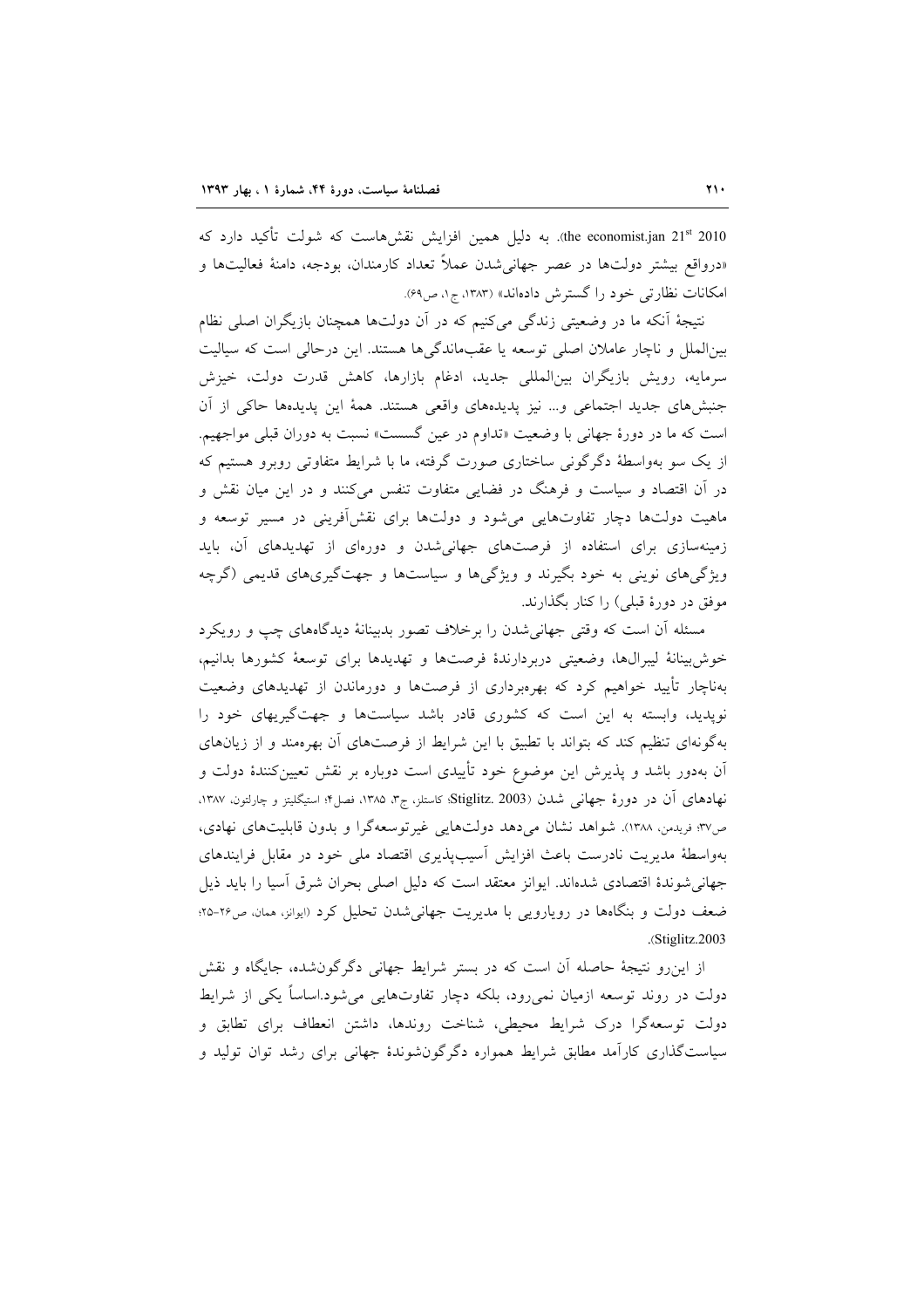توان رقابت ملی و حضور در بازارهای جهانی است. به اتکای این مباحث می توان برایند حاصل از دگرگونی های بهدستآمده از جهانی شدن و دولت توسعهگرا را، شکل گیری فرم جدیدی از دولتهای توسعهگرا دانست که خود را با شرایط جدید تطبیق داده است.

## ۵. نسل جدید دولتهای توسعهگرا و مسئلهٔ حکمرانی خوب

توسعهگرا بودن یک دولت وابسته به مجموعهٔ ویژگیهای خاص دولتهای توسعهگرا در مقطعی خاص از تاریخ نیست، بلکه بر اساس تعریف اولیه، چنین دولتی دارای چشمانداز، رهبری و ظرفیت نهادی لازم برای ایجاد بسترهای حرکت توسعهای است و اصل اساسی در این فرایند، انعطافپذیری دولت برای تطابقدادن ساختار و سیاستهای خود مطابق با نیازهای توسعه در مکان و زمان خاص خواهد بود. به این معنا دولتهای توسعهگرای دوران جهانی شدن، مانند نسلهای توسعهگرای قبلی نقش اصلی را در توسعه خواهند داشت؛ ولی ساختار و جهتگیریها و سیاستگذاریهای خود را مطابق ساختارهای حاکم بر آن مرحله از روند سرمايهداري تطبيق خواهند داد (360-345.300.wong). در شكل جديد دولتهاي توسعه گرا که می توان در انتظار آنها بود و ما آنها را «نسل سوم دولتهای توسعهگرا» می نامیم، شاهد یک دولت نیرومند شکل(دهنده به توسعه درعین انعطافپذیری در مقابل شرایط ساختاری عرصهٔ بین المللی و جامعه و نهادهای داخلی هستیم.این نوع دولت توسعهگرا را برخي «دولت توسعهگراي منعطف» (Wong.2004.O,riain.2001) نام دادهاند؛ چراكه آنها بايد خود را با یک سرمایهداری اطلاعاتی، چالشهای پیشروی حکمرانی و مدیریت کلاسیک، جامعهٔ مدنی فعال، مشارکت فعال مردم، فرهنگ سیال و... تطبیق دهند، وگرنه در تحقق توسعه موفق نخواهند بود (Ji-young.2002.pp19-22). ولي مانند واقعيتي كه در خصوص جهاني شدن پیشتر عنوان شد، در این حوزه هم ما با گسستی کامل روبرو نخواهیم بود، بلکه دولت توسعه گرای عصر جهانی شدن، دارای ویژگیهایی از دولتهای توسعهگرای نسل قبل خواهد بود و از سوی دیگر ویژگیهای دیگری را وانهاده، با شرایط جدید تطبیق خواهد یافت. نخست به ویژگی هایی می پردازیم که با دورهٔ قبلی اشتراک دارند و سپس حوزههای تحول را برخواهيم شمرد.

نخستین ویژگیای که در دورهٔ حاضر نیز باید حفظ شود، چیزی است که ایوانز آن را «استقلال مبتنی بر جامعه» نامیده است و آن را ویژگی اساسی دولت توسعهگرای آسیای جنوب شرقی دانسته است. اینجا مدلی از پیوند و همکاری دولت، بنگاههای خصوصی و جامعهٔ مدنی برقرار می شود که در آن دولت بهواسطهٔ استقلال نسبی خود از جامعه قادر است بنگاهها را حمایت کند و آنها را حول سیاست خاصی گرد آورد. تردیدی نیست که این الگوی قدیمی در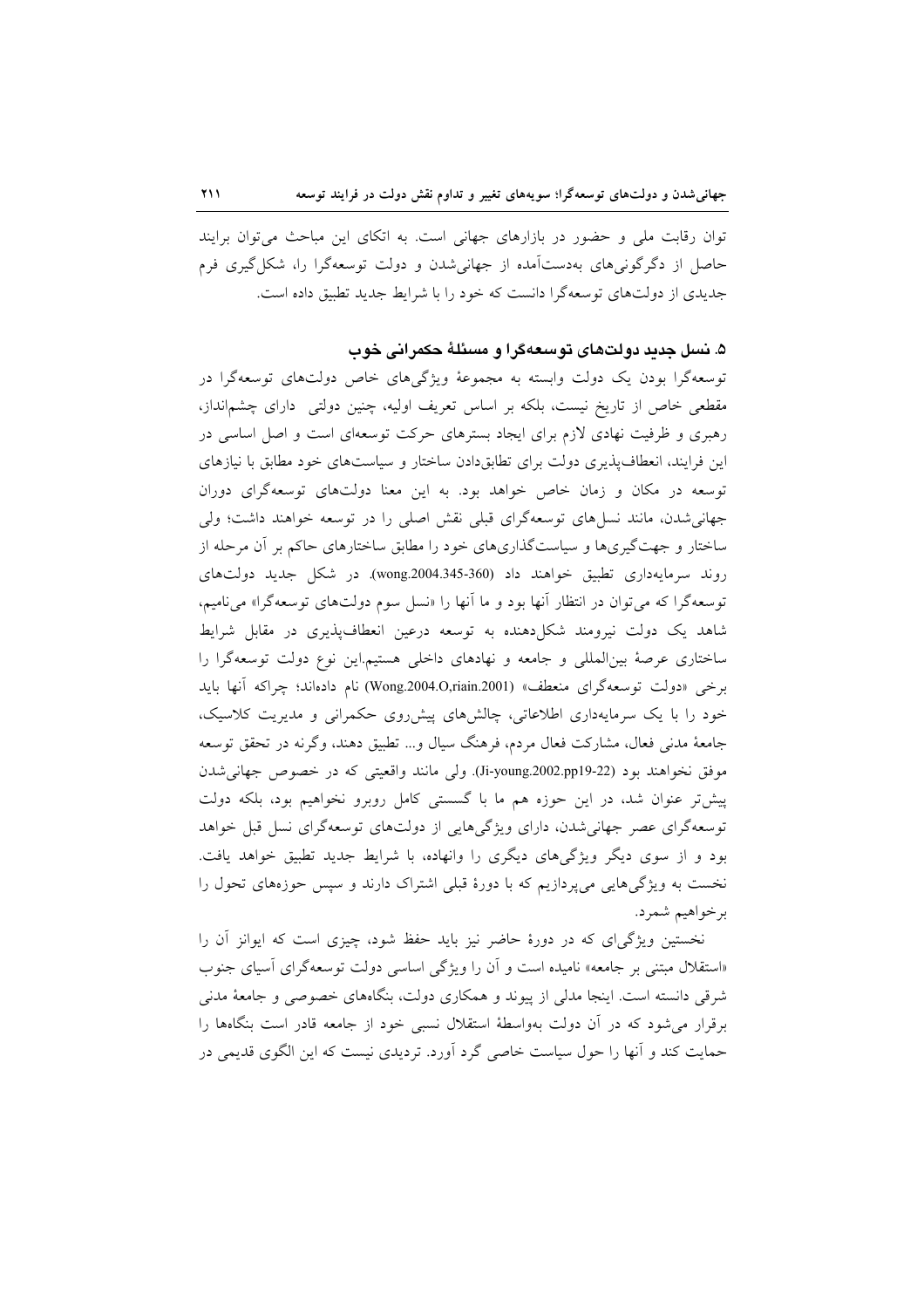شرایط جدید با دشواریهایی روبروست (از جمله دولت استبدادی را به ذهن میآورد)؛ به همین دلیل است که ایوانز عنوان می کند هر کشور باید مدلی از روابط دولت و جامعه را پیاده کند که با شرایط خاص آن کشور و ویژگیهای فرهنگی آن متناسب باشد. وی با توجه به روند فزایندهٔ قدرت جامعه و نهادهای خصوصی عنوان می کند: «باید اتکای به جامعه را به گروههای اجتماعی دیگری هم بسط داد، قدرت روبهرشد سرمایه خصوصی مهار شود و توازن بین خودگردانی و اتکا به جامعه از نو برقرار شود». ذیل همین توصیه، ایوانز می گوید: «دستگاه دولتی منسجم و توانمند همچنان اهمیت دارد، اما در اقتصاد جهانی شدن کنونی دیگر مثل آنچه طی دهههای ۱۹۷۰ و ۱۹۸۰ در کشورهای موسوم به ببرهای شرق آسیا پیش آمد، آنگونه از اتکا به جامعه که فقط مبتنی بر ارتباط با نخبگان صنعتی باشد، کارساز نخواهد بود. صنعت داخلی هرچه بیشتر به ارتباطهای فراملی متکی شده است و پروژههای آیندهاش را احتمالاً متکی بر اتحاد با شرکتهای فراملی خواهد بود، نه اشتراک با دولت» (ایوانز، ۱۳۸۲، ص۲۸-۲۴). حفظ (همراه با تطابق) نقش بالادستی و جهتدهندهٔ دولت به بنگاهها و جامعهٔ مدنی در عین پیوند باآنها از این جهت مهم است که بدون این ویژگی اساساً سخن گفتن از دولت سوقدهندهٔ جامعه بهسوی توسعه بی معنا خواهد بود. همراه با حفظ این جایگاه برای دولت است که دیگر ویژگیهای مشترک دولت توسعهگرای جدید با دولت توسعهگرای نسل قبل مشخص می شود؛ مانند وجود یک بوروکراسی توانمند و توسعهگرا، نقش دولت در انباشت سرمایه (از راه کمک به پس انداز و جلب سرمایهٔ خارجی)، سرمایهگذای در زیرساختها، آموزش و پژوهش، حمایت از بازار ملی و اصلاح انحرافات بازار. ولی اقدام دولت در این راستا نباید لزوما با روش۵ایی که نسل قبلی دولتها از آن راه بسترهای توسعه را فراهم آوردهاند، انجام شود.

در ابعادی که دولت توسعهگرای نسل جدید باید تغییراتی نسبت به قبل ایجاد کند، می توان به نکات زیر اشاره کرد:این دولت باید توجه جدی به رقابت داشته باشد و این به آن معناست که این دولت لزوماً کنترل کمتری بر روی بازار نسبت به همتایان نسل قبل اعمال میکند. در اینجا نقش دولت در سیاستگذاریهای کلان و در مقام مکمل بازار جلوهگری بیشتری خواهد داشت (استیگلیتز، ۱۳۸۳(الف)،ص۱۱۰-۱۰۵). دولت در این حوزه باید به بدهبستانهای گستردهتری با دولتها و خصوصاً شرکتهای چندملیتی برای ایجاد همکاریهای مشترک برای جلب سرمایهگذاری و تکنولوژی اقدام کند. داشتن برنامهٔ جدی و مستمر برای کارآمدتر کردن هرچه بیشتر دولت، امری محوری است که از طریق برنامهای برای اصلاح نهادها و ارتقا کیفیت برنامهریزی و اجرای آنها محقق می شود؛ اقدامی که در مجموع باعث ارتقای ظرفیت دولت در مسير تحقق توسعه مي گردد.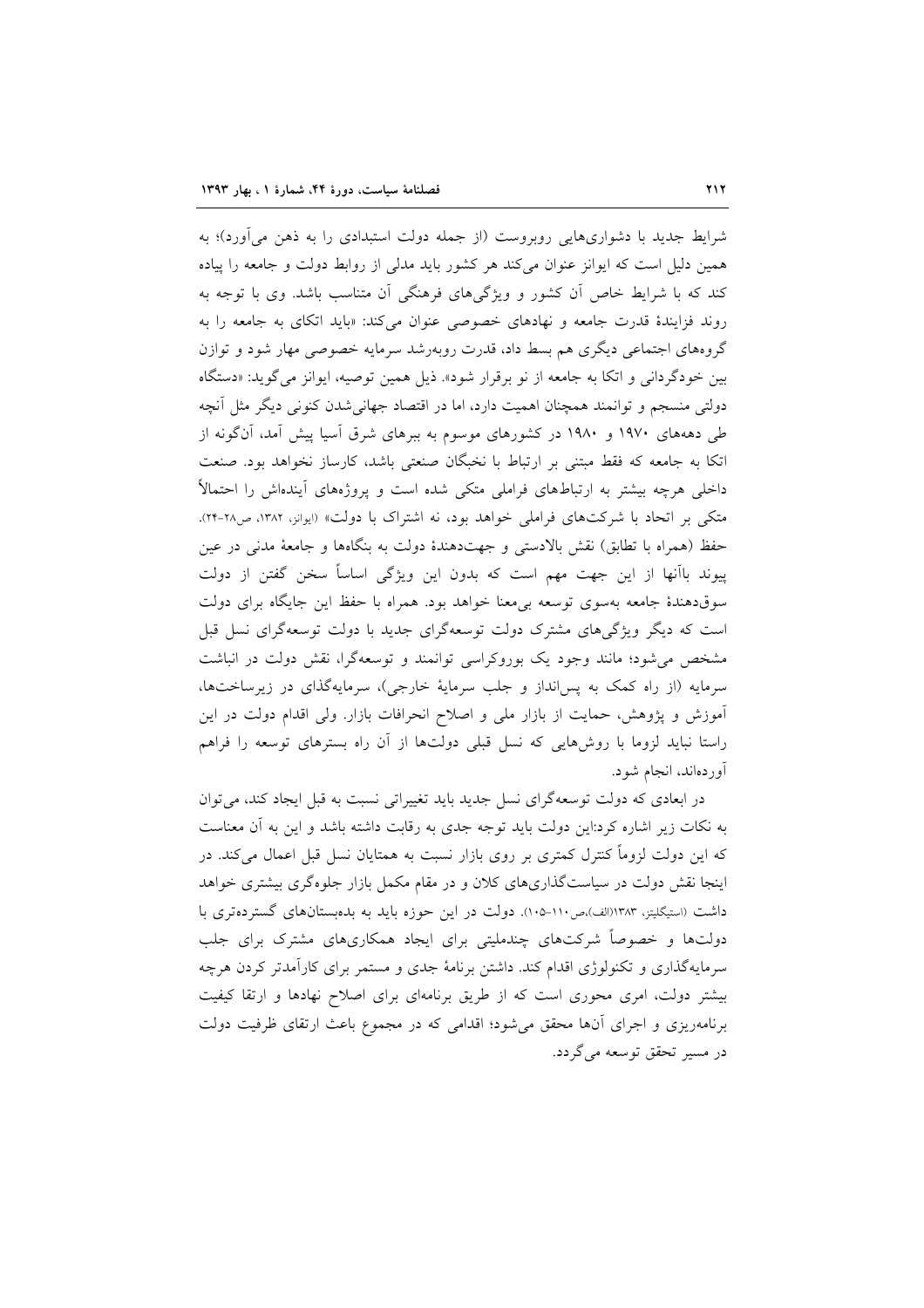$\gamma \gamma$ 

یژوهشگران بر این باورند که تأکید بر مقولهٔ «ظرفیت» دولت باعث می شود تا یک نقطهٔ اشتراک جدی میان ادبیات دولت توسعهگرا و ادبیات مربوط به«حکمرانی خوب» بهوجود آید (Fritz and rocha menocal.2007.p.537). آنچه در قالب ادبیات حکمرانی خوب برای ارتقای قابلیت و کارایی نهادها و مجموعهٔ حکمرانی ملی توصیه میشود، میتواند در راستای تقویت بسترهای نهادی دولت توسعهگرا در محیط، دگرگونشونده تلقی شود. در تعریف حکمرانی خوب، برنامهٔ عمران سازمان ملل آن را «مدیریت امور عمومی بر اساس حاکمیت قانون، دستگاه قضایی کارآمد و عادلانه و مشارکت گستردهٔ مردم در فرایند حکومتداری» تعریف کرده است. این اقدامات اصلاحی شامل فرایندی از تقویت قانون و حقوق مالکیت و جلوگیری از اقدامات خودسرانه و امنیتزدا در کشور از راه شفافیتبخشیدن به قوانین و تقويت قوهٔ قضائيهٔ مستقل، شايستهسالاري و تقويت تخصص گرايي، مبارزه نهادي با فساد، تقویت پاسخگویی و درنهایت زمینهسازی برای مشارکت هرچه بیشتر مردم در امور است. این اصلاحات تأثیری مشخص بر محیط نهادی فعالیت اقتصادی و فضای کسب و کار دارد که می تواند مشوق و مقوم فرایند توسعهٔ ملی باشد (استیگلیتز(الف)، ۱۳۸۳، ص۱۱۴-۱۱۰؛ استیگلیتز(ب)؛ ۱۳۸۳؛ ص۱۶۰-۱۶۷). باوجود نگاه آرمانی موجود در ادبیات یادشده، تردیدی نیست که دولتهای توسعه گرا قادرند تا با استفاده متناسب از این توصیهها، قابلیتها و ظرفیتهای خود را افزایش داده، خود را با شرایط جدید سازگارتر کنند.

### نتيجه

هدف اولیهٔ این مقاله، معرفی الگوی دولتهایی است که با قابلیتهای نهادی، جهتگیری و سیاستگذاریهای خود عامل تحقق توسعهٔ سریع در کشورهای تحت حاکمیتشان بودند و موفق شدند در مدتی کوتاه کشور خود را از عقبماندگی نجات دهند. ایدهٔ اصلی آن بود که باوجود ویژگیهای مشترک میان نسلهای مختلف دولت توسعهگرا، این دولتها بهواسطهٔ محیط داخلی و بینالمللی حاکم بر آنها، در هر دوره با ویژگیهای متفاوتی نسبت به نسل قبل مشخص می شوند. اگر نسل اول دولتهای توسعهگرا با ویژگی هایی چون درگیری های شدید در متن رقابتهای سیاسی قدرتهای بین المللی، جهتگیری امپریالیستی، نظامی گری، ایدئولوژی ملی گرایانه رمانتیک، پیگیری سیاست توسعهای بهعنوان ابزار رقابتهای سیاسی، استقلال دولت از جامعه، محوریت نخبگان و بوروکراسی؛ و نسل دوم این دولتها با ویژگیهایی چون قرارگرفتن در زیر مجموعهٔ بلوک غرب در نظام دوقطبی، ملی گرایی غیررمانتیک، پرهیز از درگیری در رقابتهای نظامی، استراتژی توسعهٔ صادرات، جلب سرمایهگذاری خارجی،انفعال جامعه، محوریت نخبگان و بوروکراسی شناخته شدهاند؛ نسل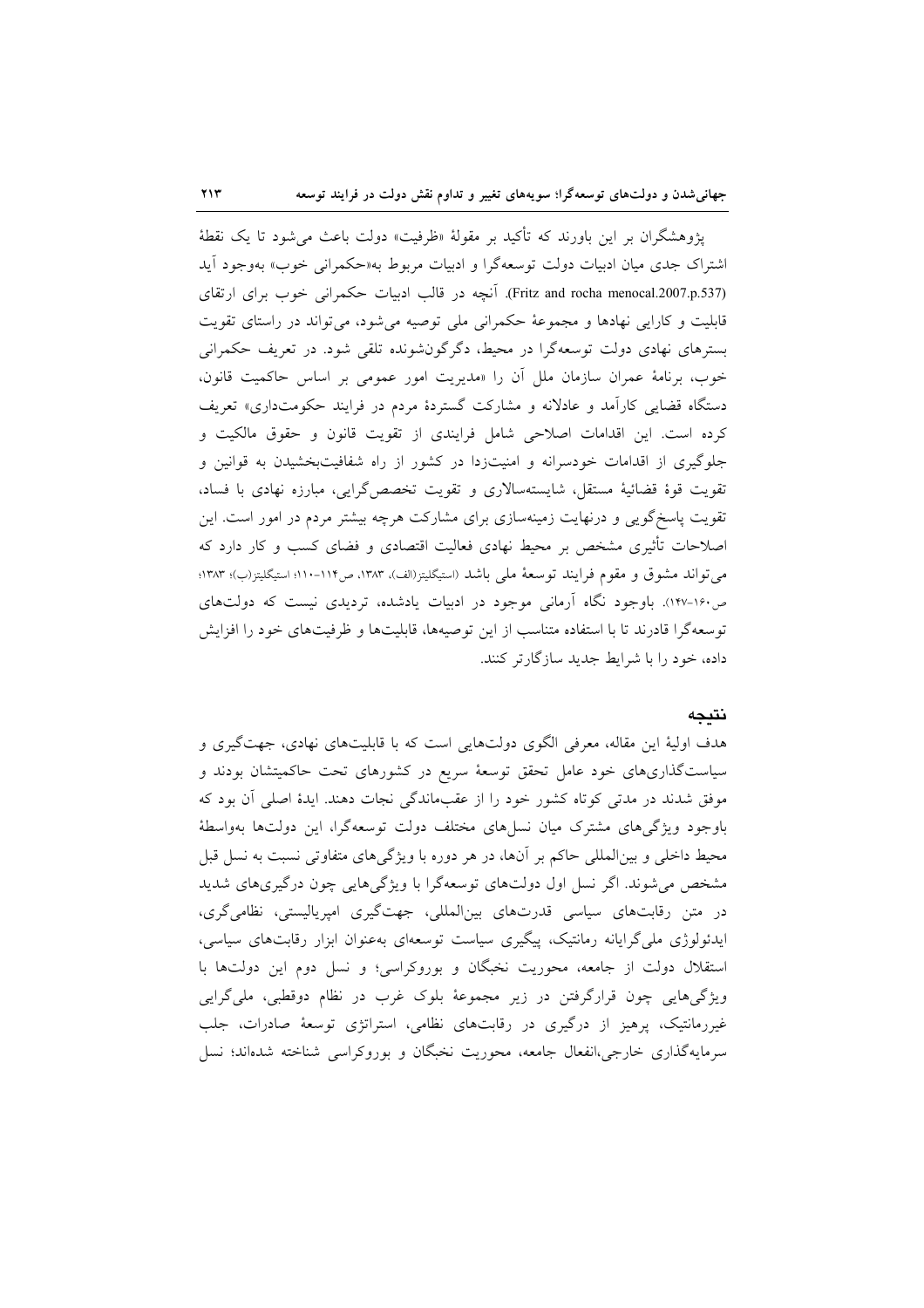سوم دولتهای توسعهگرا در شرایط جدید احتمالاً با ویژگیهایی چون پیوند بیشتر با جامعهٔ مدنی و کاهش کنترل بر بازار، ملی گرایی مدنی، تلاش در راستای مشارکت بیشتر مردم در امور تصمیمگیری، تلاش در راستای ایجاد شفافیت و غلبهٔ محوریت اقتصاد به سیاست و.... شناخته خواهند شد. این دیدگاه به معنای پاسخ به رویکردی است که جهانی شدن را پایان دوران دولت توسعهگرا میداند و عنوان میکند که جهانی شدن با تغییرات دگرگون ساز خود، بسترهایی را که دولت توسعهگرای نسل دوم بر آن ابتنا یافته، ازبین برده است و لذا این نوع از دولتها در بحران قرار گرفتهاند. استدلال ما در مقابل این رویکرد آن بود که جهانی شدن گرچه بسترهای ظهور نسل دوم دولت توسعهگرا(تجربهٔ آسیای شرقی) را مخدوش کرده است، ولی این به معنای پایان دولت توسعهگرا نیست؛ چراکه توسعهگرا بودن یک دولت نمی تواند برحسب مجموعهای از ویژگیهایی خاص دورهای از تاریخ نسلی خاص ارزیابی شود، بلکه توسعهگرا بودن برحسب وجود یک چشمانداز توسعهای و داشتن ظرفیت نهادی مناسب برای تحقق توسعهٔ ملی از سوی دولت و بوروکراسی تعریف میشود و این به اَن معناست که اتفاقاً دولتها برای توسعهگرا بودن باید متناسب با شرایط ساختاری محیطی حاکم بر خود ویژگیهای خود را متحول سازند. به عبارت دیگر، انعطافپذیری دولتهای توسعهگرا در دورهٔ دگرگونیهای حاصل از تحول ساختاری، مستلزم جذب دگرگونیهایی چون کاهش توان اعمال قدرت دولتها بر جامعه، افزايش پيوند با اقتصاد جهاني، فعال شدن جامعهٔ مدنى،اقتصاد و فرهنگ جهانی شونده، دگرگونی ماهیت تکنولوژی و.... خواهد بود؛ چیزی که سرانجام ما را به سوی دولت توسعهگرای نسل سوم که برخی از آن با نام دولت توسعهگرای منعطف یادکردهاند، رهنمون میسازد. در این میان دولتها همچنان به فعالیت در راستای سیاستگذاری معطوف به ایجاد زیرساختهای توسعهای، ایجاد شفافیت مالی و سیاسی، بهبود قوانین و سازوکارها، جلب سرمایهٔ خارجی و انتقال تکنولوژی، حمایت از بازار داخلی، اعطای وام، حمایت از اقشار آسیبپذیر و.... پرداختهاند. دولتها مجبورند تا هرچه بیشتر با رقبای تازهٔ خود مانند شرکتهای چند ملیتی تعامل کنند و ارتباط خود را با گروههای اجتماعی افزایش دهند. ضمن آنکه این دولتها برنامهها و سیاستهای خود را باید مطابق ویژگیهای خاص بومي و فرهنگي خود برگزينند و به اجرا بگذارند. تاريخ توسعه مؤيدي بر اين نكته است که تلفیق خلاقانه و مؤثر راهحلهای جهانی در متن ویژگیهای محلی و بومی، ضرورتی گريزنايذير است.

مسئله اصلی آن است که دولتها همچنان می توانند جهتدهندهٔ حرکت توسعهای در كشورها، بسطدهندهٔ چشم|ندازهای كارآفرینی، عامل تثبیت نهاد مالكیت، رفع كنندهٔ موانع نهادی توسعه، عامل سیاستگذاریهای کارآمد در راستای جذب تکنولوژی و سرمایه، بسترساز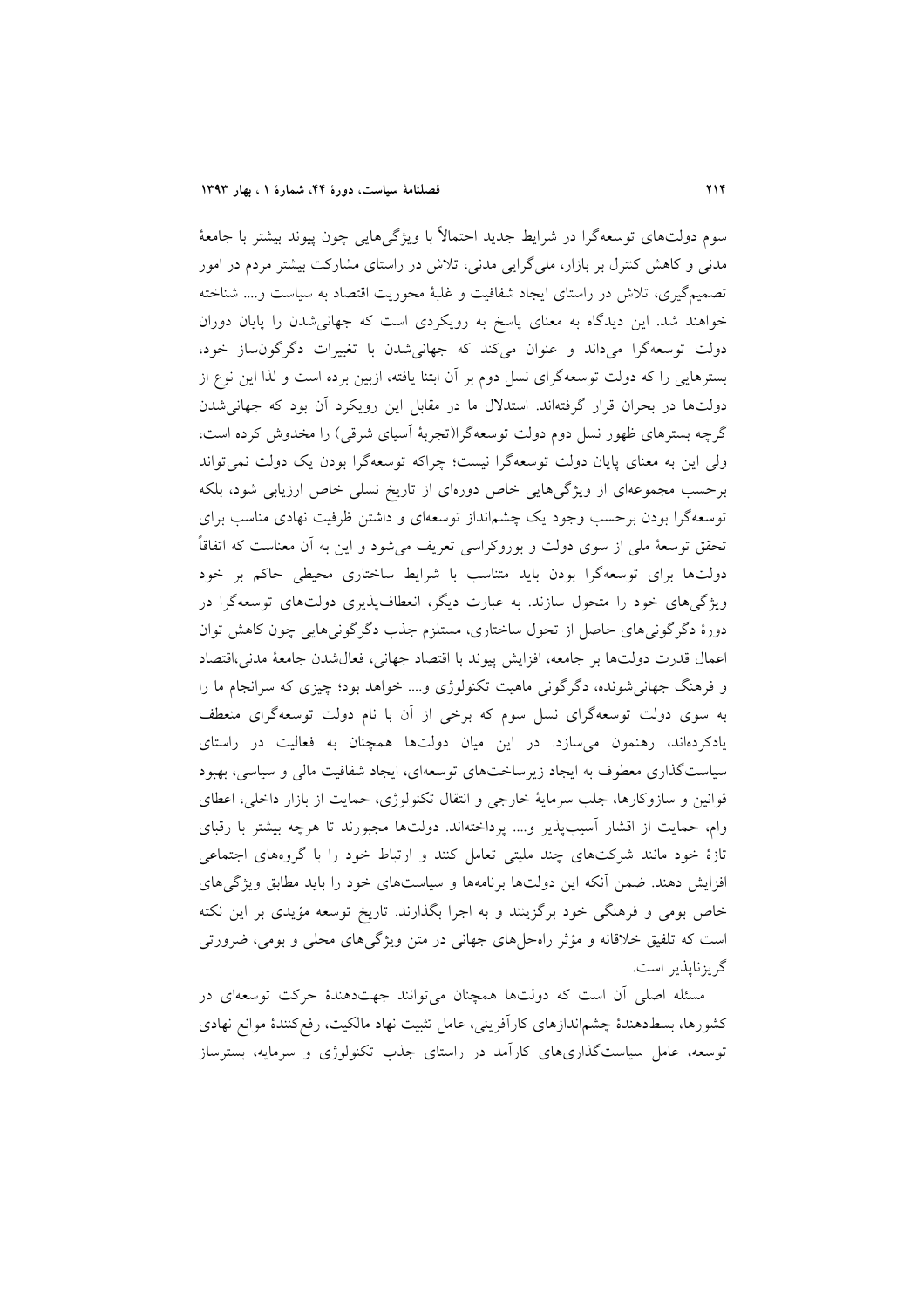پیوندهای محیط ملی و جهانی و یا عامل تخریب فرایند توسعهای، هدردهندهٔ منابع و ظرفیتهای ملی، تضعیفکنندهٔ بخشهای مولد، عامل ایجاد بسترهای ساختاری فسادو رانت و رقابت ستيزي باشند.

### منابع و مآخذ:

#### الف. فارسى:

- ۱. استیگلیتز، جوزف و چارلتون، اندرو(۱۳۸۷)، تجارت منصفانه برای همه، ترجمهٔ مسعود کرباسیان، تهران: نشر چشمه.
- ۲. استیگلیتز، جوزف (الف)۱۳۸۳، ابزار بیشتر و اهداف گسترده تر؛ حرکت به سوی اجماع واشنگتنی، در حکمرانی خوب؛ بنیان توسعه (مجموعهٔ مقالات)، به کوشش احمد میدری و جعفر خیر خواهان، تهران: مرکز پژوهشهای مجلس.
- ۳. استیگلیتز، جوزف(ب) (۱۳۸۳)، اصلاحات به کجا می(ود:ده سال تجربه گذار.در حکمرانی خوب؛بنیان توسعه(مجموعهٔ  $(x \cdot N)$ وة
- ۴. امیراحمدی، هوشنگ (۱۳۸۱)، جامعهٔ سیاسی، جامعهٔ مدنی و توسعه ملی، گرداوری و ترجمهٔ علیرضا طیب، تهران: نقش و : گا، .
- ۵. ایوانز، پیتر(۱۳۸۲) ، توسعه یا چپاول: نقش دولت در تحول صنعتی، ترجمهٔ عباس زندباف و عباس مخبر، تهران: طرح نو.
- ۶. بانک جهانی(۱۳۷۸)، نقش دولت در جهان در حال تحول، حمید رضا برادران شرکاء، تهران: مؤسسه پژوهشهای بازرگانی.
- ٧. بانک جهانی(١٣٧٩)، معجزهٔ اَسیای شرقی، ترجمهٔ محمد تقی بانکی .تهران، انتشارات سروش. ۸ چانگ،هاجون(۱۳۸۴)، سرنگون کردن نردبان:استراتژی توسعه از منظر تاریخی.در: دولت توسعهگرا.ترجمهٔ اَرش اسلامی و
	- میثم قاسم نژاد، مرکز مطالعات تکنولوژی دانشگاه شریف.
	- ۹. دریپر،هال(۱۳۸۲)، نظریهٔ انقلاب مارکس:دولت و بوروکراسی، ترجمهٔ حسن شمس اَوری، تهران: نشر مرکز.
		- ۱۰. سلیمی،حسین(۱۳۸۴)، نظریههای گوناگون دربارهٔ جهانیشدن، تهران: مرکز انتشارات سمت.
- ١١. شولت ،يان آرت (١٣٨٣)، جهاني شدن سياست. در: جهاني شدن سياست؛روابط بين|لملل در عصر نوين، ويراستهٔ جان بيليس و استيو اسميت، ترجمة ابولقاسم راه چمنى و همكاران تهران مؤسسه مطالعات و تحقيقات بين المللي ابرار معاصر. ١٢. فريدمن،توماس(١٣٨٨)، جهان مسطح است:تاريخ فشرده قرن بيست ويكم، ترجمهٔ احمد عزيزي، تهران :انتشارات هرمس ۱۳. کاستلز،مانوئل(۱۳۸۵)، عصر اطلاعات، ج۱ و۳، ترجمهٔ احد علیقلیان و افشین خاکباز، تهران: طرح نو.چاپ پنجم.
	- ۱۴. کاستلز،مانوئل(۱۳۸۵)عصر اطلاعات ج۲:قدرت هويت ترجمه حسن چاووشيان تهران. طرح نو چاپ پنجم.
		- ۱۵. گیدنز،آنتونی(۱۳۸۷)، جامعهشناسی، ترجمهٔ حسن چاووشیان، تهران: نشر نی چاپ دوم
	- ۱۶. لفت ويچ،آدريان(۱۳۸۳)، دموكراسي و توسعه، ترجمهٔ احد عليقليان و افشين خاكباز، تهران: طرح نو.چاپ سوم ١٧. لفت ويچ،آدريان(١٣٨٥)، دولتهاي توسعهگرا، ترجمهٔ جواد افشار كهن، مشهد، مرنديز.
	- ١٨. ليست،فردريك(١٣٨٧)، نظام طبيعي اقتصاد سياسي:اقتصاد ملي و اقتصاد جهاني، ترجمهٔ ناصر معتمدي، تهران: انتشار.
		- ۱۹. لیست،فردریک(۱۳۷۲)، نظام ملی اقتصاد سیاسی، ترجمهٔ ناصر معتمدی، تهران: دفتر نشر فرهنگ اسلامی.
	- ۲۰. لیست،فردریک(۱۳۸۰)، خطوط کلی نظام امریکایی اقتصاد سیاسی، ترجمهٔ ناصر معتمدی، تهران: شرکت سهامی انتشار.
	- ٢١. مور،برینگتن(١٣٧٢)، ریشههای اجتماعی دیکتاتوری و دموکراسی، ترجمهٔ حسین بشیریه، تهران: مرکز نشر دانشگاهی.
		- ۲۲. نقیزاده،محمد(۱۳۸۵)، مبانی فکری مدیریت اقتصادملی:شیوه ژاپنی،چینی و ایرانی،تهران: شرکت سهامی انتشار.
	- ۲۳. نورث،داگلاس سیسیل(۱۳۷۹)، ساختار و دگرگونی در تاریخ اقتصادی، ترجمهٔ غلامرضا آزاد ارمکی، تهران: نشر نی
	- ۲۴. نش،کیت(۱۳۸۴)، جامعهشناسی سیاسی معاصر:جهانیشدن،سیاست و قدرت، ترجمهٔ محمدتقی دلفروز، تهران: کویر
- ۲۵. ویلیامسون،جان(۱۳۸۳)، تاریخچهٔ اجماع واشنگتنی و پیشنهاداتی برای برنامهٔ کار اصلاحات.در: حکمرانی خوب؛بنیان توسعه(مجموعهٔ مقالات).
	- ۲۶. وود،آلن(۱۳۸۴)، دمکراسیهای آسیایی، ترجمهٔ زهرا زهرایی، تهران: انتشارات امیرکبیر
	- ٢٧. هابسبام، اریک(١٣٨٣)، عصر نهایتها:تاریخ جهان ١٩١۴–١٩٩١، ترجمهٔ حسن مرتضوی، تهران: نشر آگه. ۲۸. هانتینگتون،ساموئل(۱۳۸۲)، موج سوم دموکراسی، ترجمهٔ احمد شهسا، تهران: انتشارات روزنه، چاپ سوم.